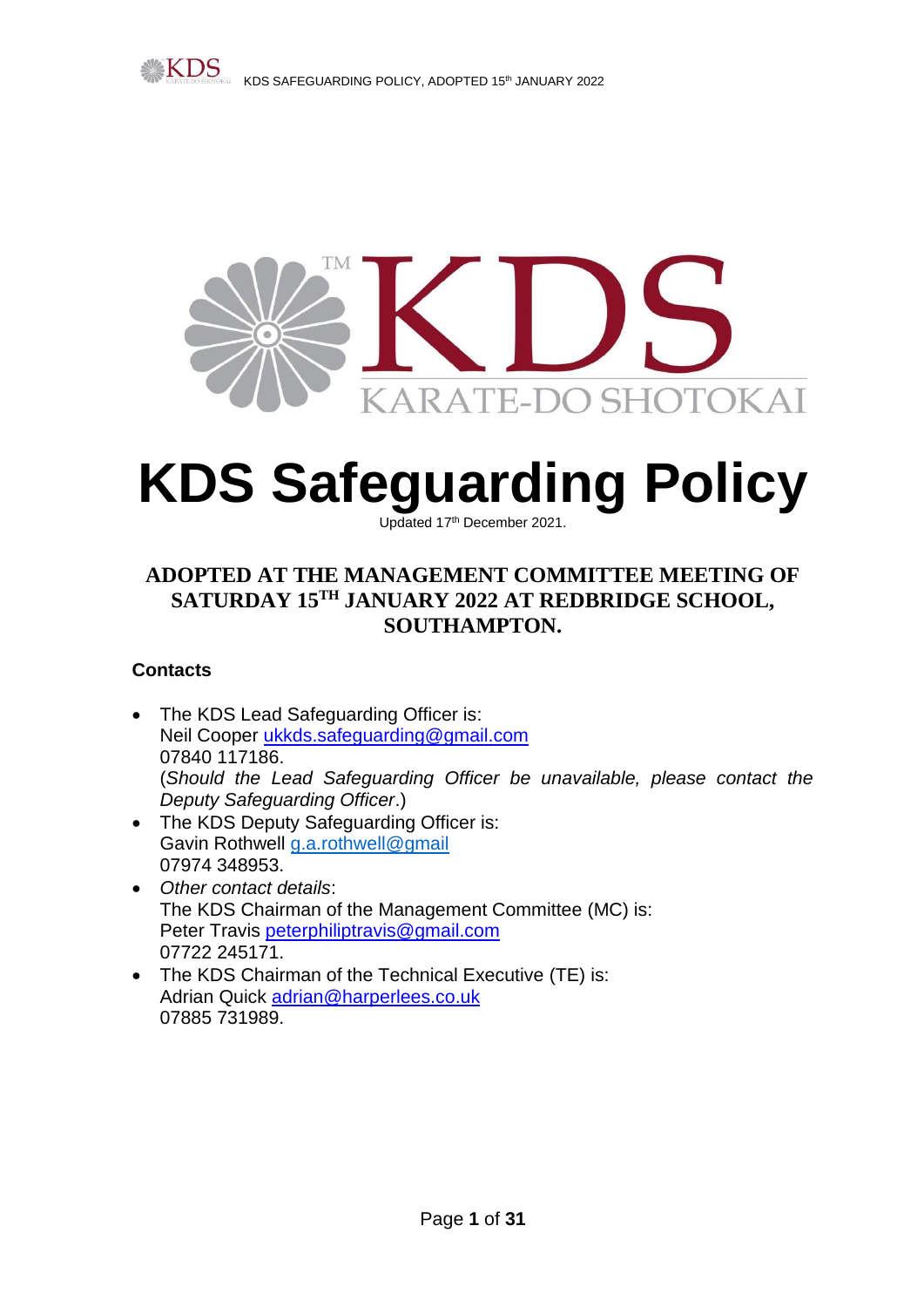

#### **SECTION 1: SAFEGUARDING POLICY 3**

- 1.1 Introduction 3
- 1.2 Policy Statement 3
- 1.3 Vulnerable Adults 4

#### **SECTION 2: PROOTING GOOD PRACTICE 5**

- 2.1 Good Practice 5
- 2.2 Poor Practice 7
- 2.3 Physical contact in martial arts 7
- 2.4 Managing Challenging Behaviour 8
- 2.5 Safeguarding Officer 9

#### **SECTION 3: DEFINING CHILD ABUSE 11**

- 3.1 Introduction 11
- 3.2Types of Abuse 11
- 3.3 Indicators of Abuse 13
- 3.4 Use of Photographic/Filming Equipment 14
- 3.5 Use of the Internet and Social Media 14
- 3.6 Anti-bullying Policy 14

#### **SECTION 4: WHISTLE BLOWING, RESPONDING TO CONCERNS& ALLEGATIONS 16**

- 4.1 Introduction 16
- 4.2 Responding to concerns/allegations 16
- 4.3 Timing and Location 17
- 4.4 Documenting information 17
- 4.5 Whistle blowing and reporting concerns 18
- 4.6 Concerns outside the club environment (e.g. a parent/carer or other)19
- 4.7 Confidentiality 19
- 4.8 Internal Inquiries and Suspension 20
- 4.9 Working with the Aftermath 20

#### **SECTION 5: DBS CHECKS**

- 5.1 Vetting of Volunteers 21
- 5.2 USEFUL CONTACTS 23

**APPENDIX 1**: Code of Conduct for KDS Instructors 24

**APPENDIX 2**: Equality Policy 25

**APPENDIX 3**: Supervision of Children and Young People when away from main training venue (e.g. Courses) 26

- **APPENDIX 4**: Photographic/Recorded Images 28
- **APPENDIX 5**: Responding to Concerns about Parent/Carer 29

**APPENDIX 6**: Responding to Concerns about a Member of KDS 30

**APPENDIX 7**: Recommended Legislation/Guidance 31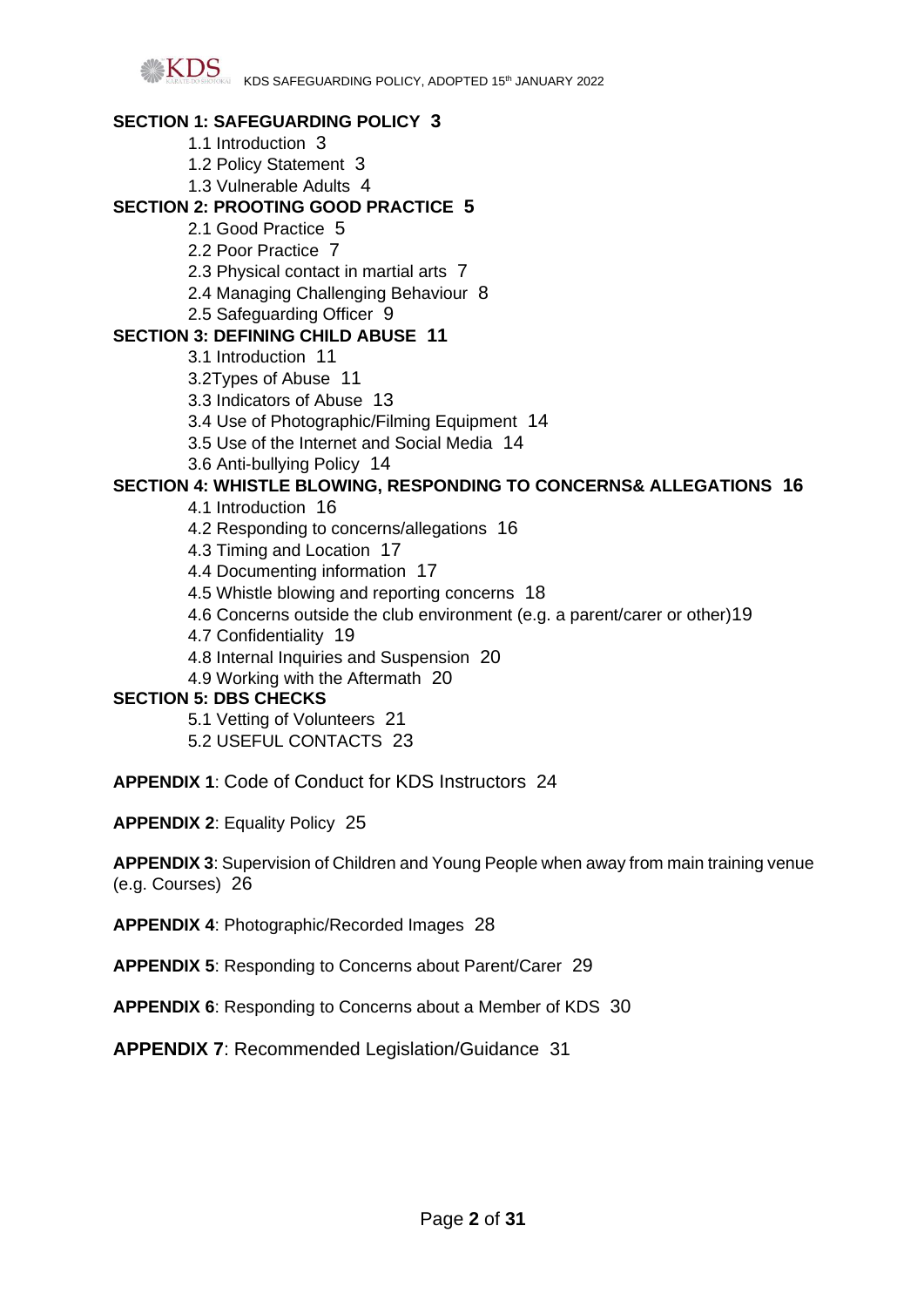

# **SECTION 1: SAFEGUARDING POLICY**

# *1.1 Introduction*

Everyone who participates in karate is entitled to do so in an enjoyable and safe environment. The KDS has a moral and legal obligation to ensure that when given responsibility for children, members provide them with the highest possible standard of care. The aim of this policy is to promote good practice, providing children and young people with appropriate safety/protection whilst in the care of the KDS and to allow KDS members to make informed and confident responses to specific safeguarding issues. **A child is defined as a person under the age of 18 (Children's Act 1989)** 

# *1.2 Policy Statement*

The KDS is committed to the following:

- The welfare of the child is paramount.
- All children, whatever their age, culture, ability, gender, language, racial origin, religious belief and/or sexual identity should be able to participate in karate in a fun and safe environment.
- Taking all reasonable steps to protect children from harm, discrimination and degrading treatment and to respect their rights, wishes and feelings.
- All suspicions and allegations of poor practice or abuse will be taken seriously and responded to swiftly and appropriately.
- All KDS instructors who work with children will be recruited with regard to their suitability for that responsibility, and will be provided with guidance and/or training in good practice and Safeguarding procedures.
- Working in partnership with parents and children is essential for the protection of children.

To ensure our policies reflect best practice the KDS follows the guidance of bodies such as the Child Protection in Sport Unit<https://thecpsu.org.uk/> and UK Coaching [https://www.ukcoaching.org/.](https://www.ukcoaching.org/)

**This Safeguarding Policy will be reviewed every 3 years or whenever there is a major change in the organisation or in relevant legislation.**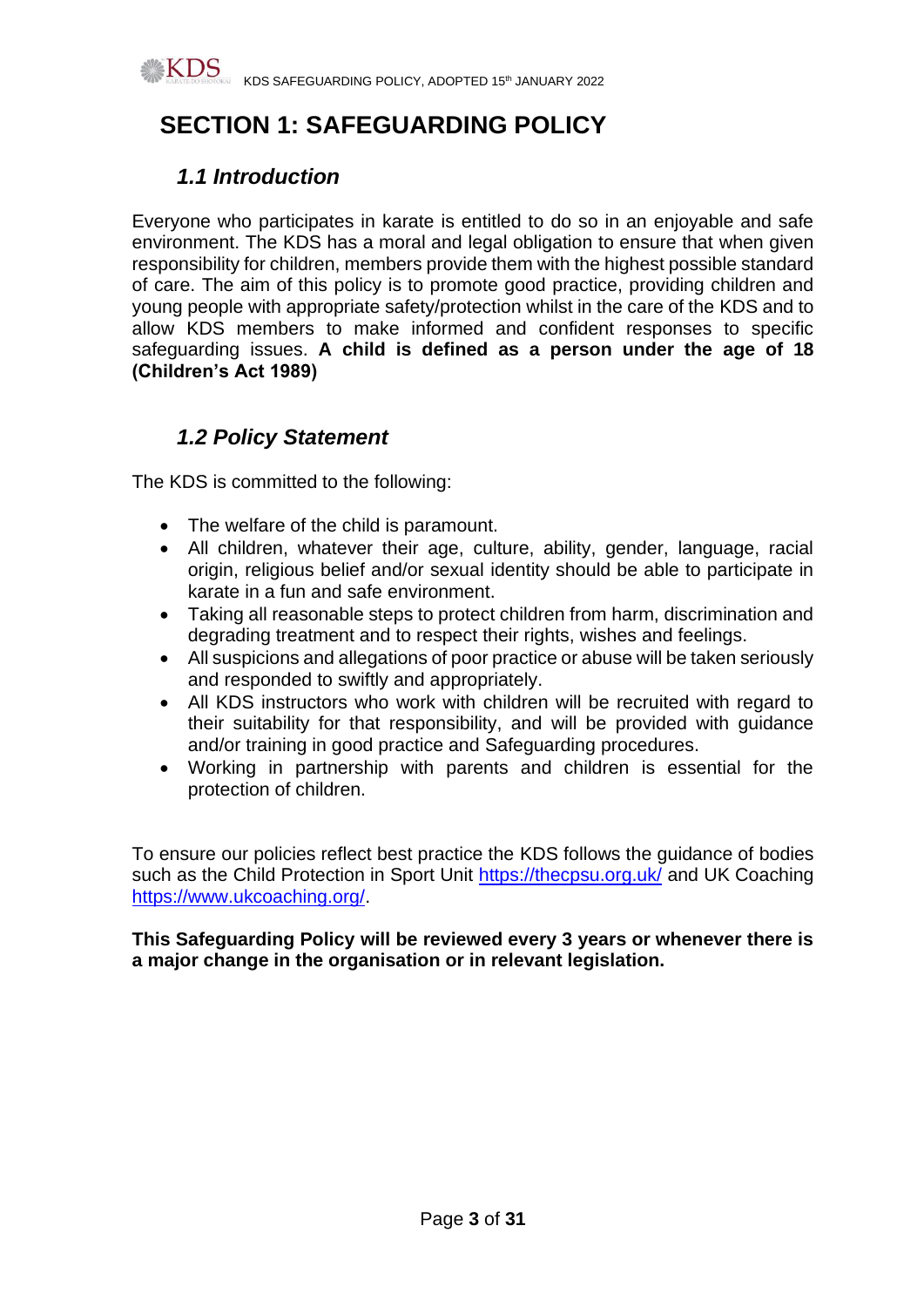

## *1.3 Vulnerable Adults*

A vulnerable adult is someone 18 years or older who has:

- a dependency upon others, or a requirement for assistance from others, in the performance of basic physical functions
- severe impairment in their ability to communicate with others
- an impairment in their ability to protect themselves from assault, abuse or neglect
- has been detained in lawful custody or is being supervised as a result of a court order

(Safeguarding Vulnerable Groups Act 2006)

This Policy Document refers to both children and vulnerable adults. However at times the management and concerns of issues and incidents involving vulnerable adults may differ from those involving children. Specifically when referring any matters to any statutory agency the consent of the adult should be sought whenever possible.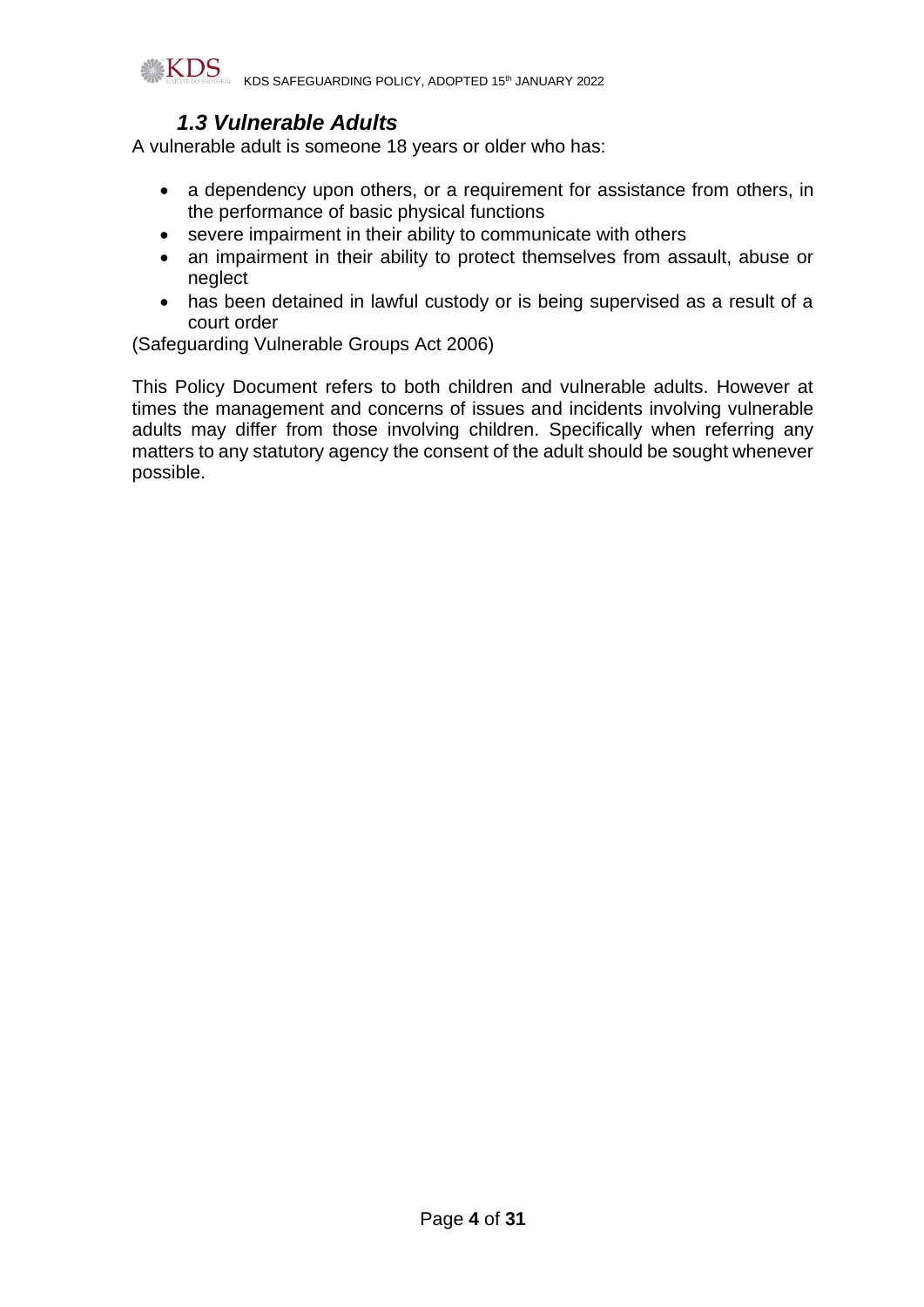# **SECTION 2: PROMOTING GOOD PRACTICE**

# *2.1 Good Practice*

The following good practice points are shared in common with many sports and activities which involve young people. Everyone should adhere to the following principles and action:

- Follow the Instructors Code of Practice and Equality Policy (see Appendix 1 and 2).
- Always work in an open environment (e.g. avoiding private or unobserved situations and encouraging open communication with no secrets).
- Make the experience of karate fun and enjoyable: promote fairness, confront and deal with bullying.
- Treat all children equally, with respect and dignity.
- Always put the welfare of the child first, before improving performance.
- Maintain a safe and appropriate distance with students and avoid unnecessary physical contact with children. Where any form of manual/physical support is required it should be provided openly and with the consent of the child.
- Involve parents/carers wherever possible, e.g. where children need to be supervised in changing rooms, encourage parents to take responsibility for their own child. If groups have to be supervised in changing rooms always ensure parents, instructors etc. work in pairs.
- Ensure children are not left unsupervised, e.g. when dropped off before practice and picked up afterwards
- Request written parental consent if club members are required to transport children in their vehicle (e.g. older teenager to a course) and adults must not travel on their own with children.
- Overnight stays/residentials
	- Gain written parental consent for any overnight stays.
	- Club instructors are responsible for their students at all times while on residential courses.
	- **Only children 17 years old will be taken on overnight stays.**
	- **Special approval from the TE must be given for such stays.**
	- **A detailed risk assessment must be written and approved by the:**
		- **Club SO,**
		- **KDS LSO and**
		- **Chair of the TE**

### **before such stays can take place.**

- Ensure that at events involving training which includes an overnight stay that:
	- **E** all adults accompanying the overnight stay, including noninstructors and parents, **must have** an Enhanced DBS through the KDS
	- adults **must not** enter a child's room unless there is an emergency and in which case there **must be** two adults present, one at least of the same sex as the child and the adults must ask whether the child is properly dressed before entering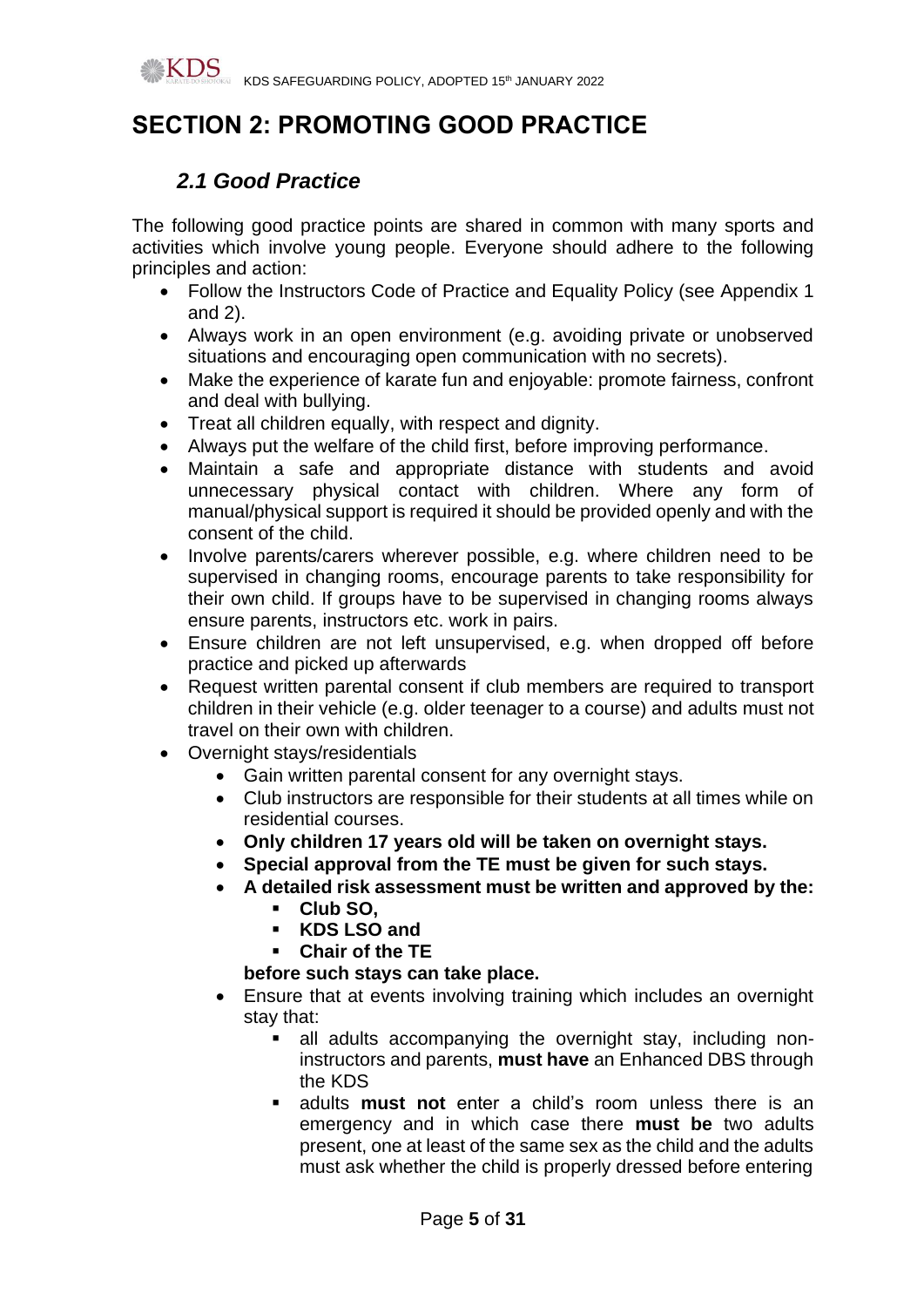

KDS SAFEGUARDING POLICY, ADOPTED 15th JANUARY 2022

- adults **must never** invite a child to their rooms or allow a child into their rooms
- if mixed groups are taken away, they **must always** be accompanied by a male and female adult
- **EXECT** all supervisory staff must be issued with all relevant information of children e.g. name/contact number of parent in case of emergency, pick up/drop off point, name of parent/carer to collect, a second and third emergency telephone number/s and name/s should the parent not be available (**Appendix 3**)
- Be an excellent role model, giving enthusiastic and constructive feedback rather than negative criticism.
- Recognise the developmental needs and capacity of the child and do not risk sacrificing welfare in a desire for club or personal achievements. This means avoiding excessive training and not pushing them against their will.
- **Always keep** a written record of any injury that occurs, along with details of any treatment given.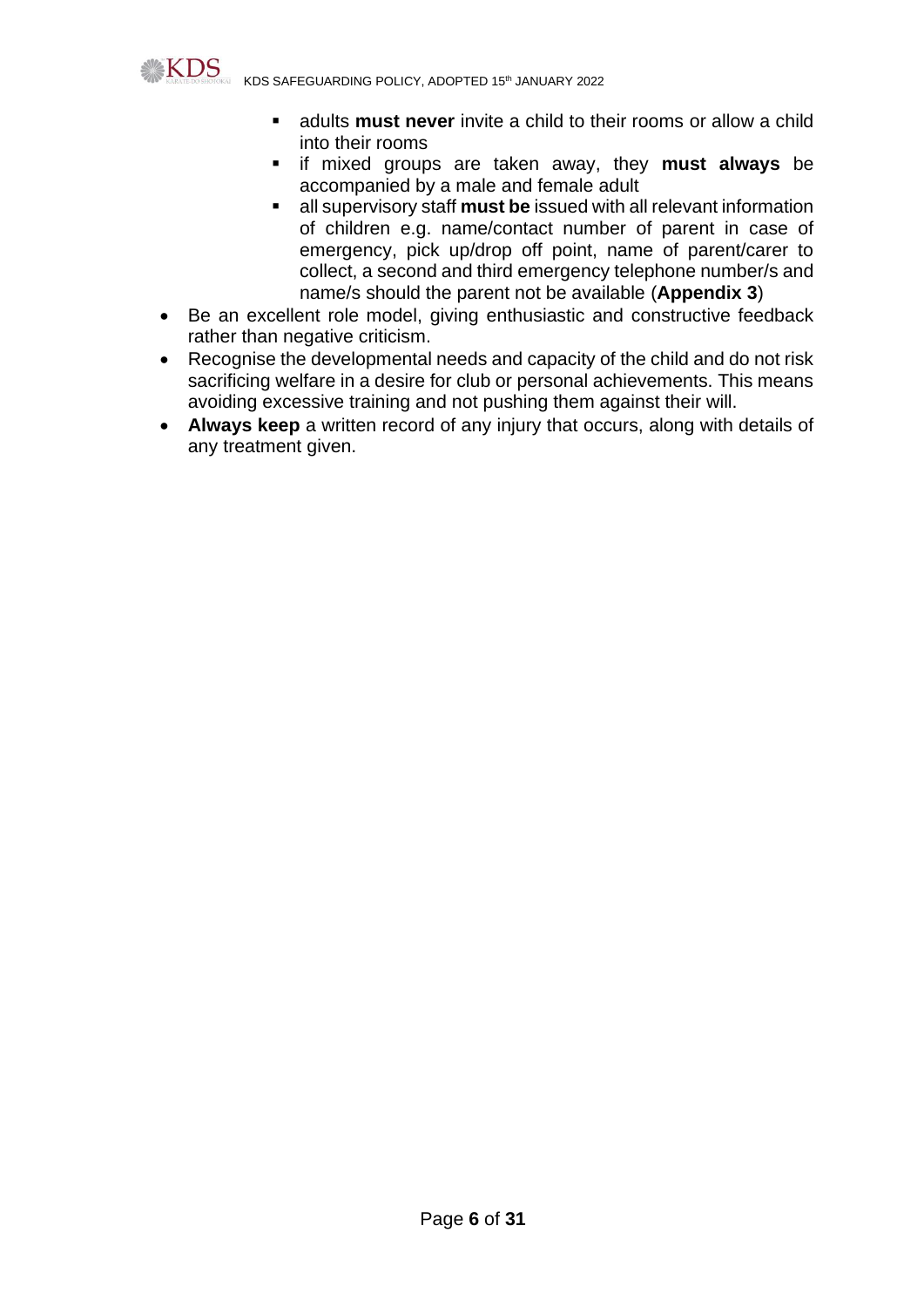

KDS SAFEGUARDING POLICY, ADOPTED 15th JANUARY 2022

# *2.2 Poor Practice*

The following are regarded as poor practice and **must always** be avoided:

- Unnecessarily spending excessive amounts of time alone with children away from others.
- Taking children alone in a car on journeys, however short.
- Taking children to your home where they will be alone with you.
- Sharing a room with a child, including changing rooms and toilets. (Adults and children **must not** change or shower or use the toilets in the same changing areas.)
- Engaging in rough, physical or sexually provocative games.
- Allow or engage in inappropriate touching of any form.
- Allowing children to use inappropriate language unchallenged.
- Making sexually suggestive comments to a child, even in fun.
- Reducing a child to tears as a form of control.
- Allow allegations made by a child to be ignored, unrecorded or not acted upon.
- Do things of a personal nature that the child can do for themselves.

Where it is impractical or impossible to avoid a certain situation within an emergency the tasks should only be carried out with the full understanding and consent of the parent/carer and the child involved if at all possible. In such emergency situations, there **must** unless impossible, be two adults present one of whom should be the same sex as the child.

If during your care you accidentally hurt a child, the child seems distressed in any manner, appears to be sexually aroused by your actions and/or if the child misunderstands or misinterprets something you have done, report any such incidents as soon as possible to another colleague and make a written note of it. Parents **must** also be informed of the incident, as **must** the Lead Safeguarding Officer.

# *2.3 Physical contact in martial art*

Many martial arts, by their nature, may require a degree of physical contact between adults and children. Physical contact between adults and children should only be used when the aim is to:

- Develop skills or techniques.
- Treat or prevent an injury

Physical contact **must**:

- **Not** involve touching genital areas, buttocks or breasts.
- **Meet** the need of the child and not the need of the adult.
- **Be fully explained** to the child and, with the exception of an emergency, permission should be sought.
- **Not** take place in secret or out of sight of others.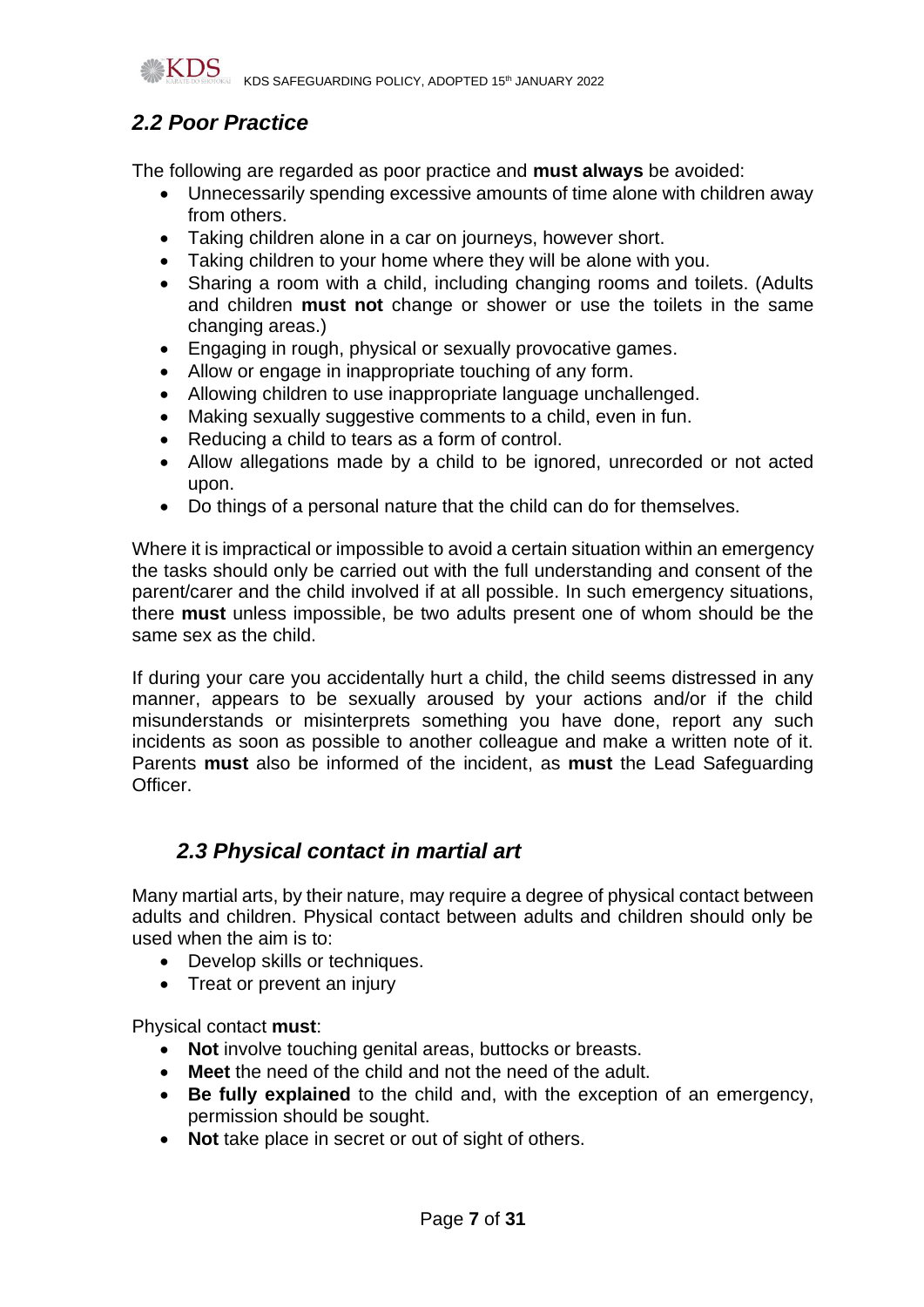

# *2.4 Managing Challenging Behaviour.*

The KDS recognises that sports like karate are essential in promoting the wellbeing and a positive life experience and outcomes for all young people. The organisation is committed to enabling any child to participate in the martial art.

Some children will exhibit challenging behaviour due to specific circumstances, medical condition or life events. The potential for behavioural issues to emerge and how best to manage them alongside any other needs the child may have should be discussed with parents/carers. It is also important to plan activities to accommodate any actions which may be necessary to ensure that an appropriate approach is taken. Only in exceptional circumstances where the safety of a child or of other children cannot be ensured, or where in spite of interventions and support the child's behaviour is preventing the practice from taking place, will exclusion of a child be considered.

Instructors, parents and carers, children and young people should be aware of what comprises unacceptable behaviour. Issues of the control of unacceptable behaviour should be discussed by instructors, parents/carers and children.

In managing behaviour, physical intervention **must only** be used in an emergency situation (such as to prevent harm to a child). It should be the result of a conscious choice by the adult, who has satisfied themselves that the action they take would be considered justifiable by a wider audience of their colleagues and peers and the public at large. During any physical intervention the adult should:

- Cause the minimum level of physical intervention, be aware of any feelings of anger. Punches or kicks or locks **must not** be used.
- Summon help from other instructors and talk in a calm & professional manner throughout.

In an emergency situation when physical intervention has been used written reports *must* be kept. The instructor concerned should advise the club Safety Officer *immediately* following the incident and provide a written report as soon as possible afterwards, or at least within 24 hours. The KDS's Lead Safeguarding Officer **must** also be informed as soon as possible or within 24 hours. The report should include:

- Name(s) of the student(s) involved.
- When and where the incident took place.
- Name(s) of any other instructors and students who witnessed the incident.
- The reason that force was necessary.
- The nature of the force used.
- Description of how the incident began and progressed.
- Student's response and outcome of the incident.
- Details of any injury suffered by student/instructor/witness or any damage to property.

Instructors may find it helpful to seek advice from the KDS Lead Safeguarding Officer when making a report.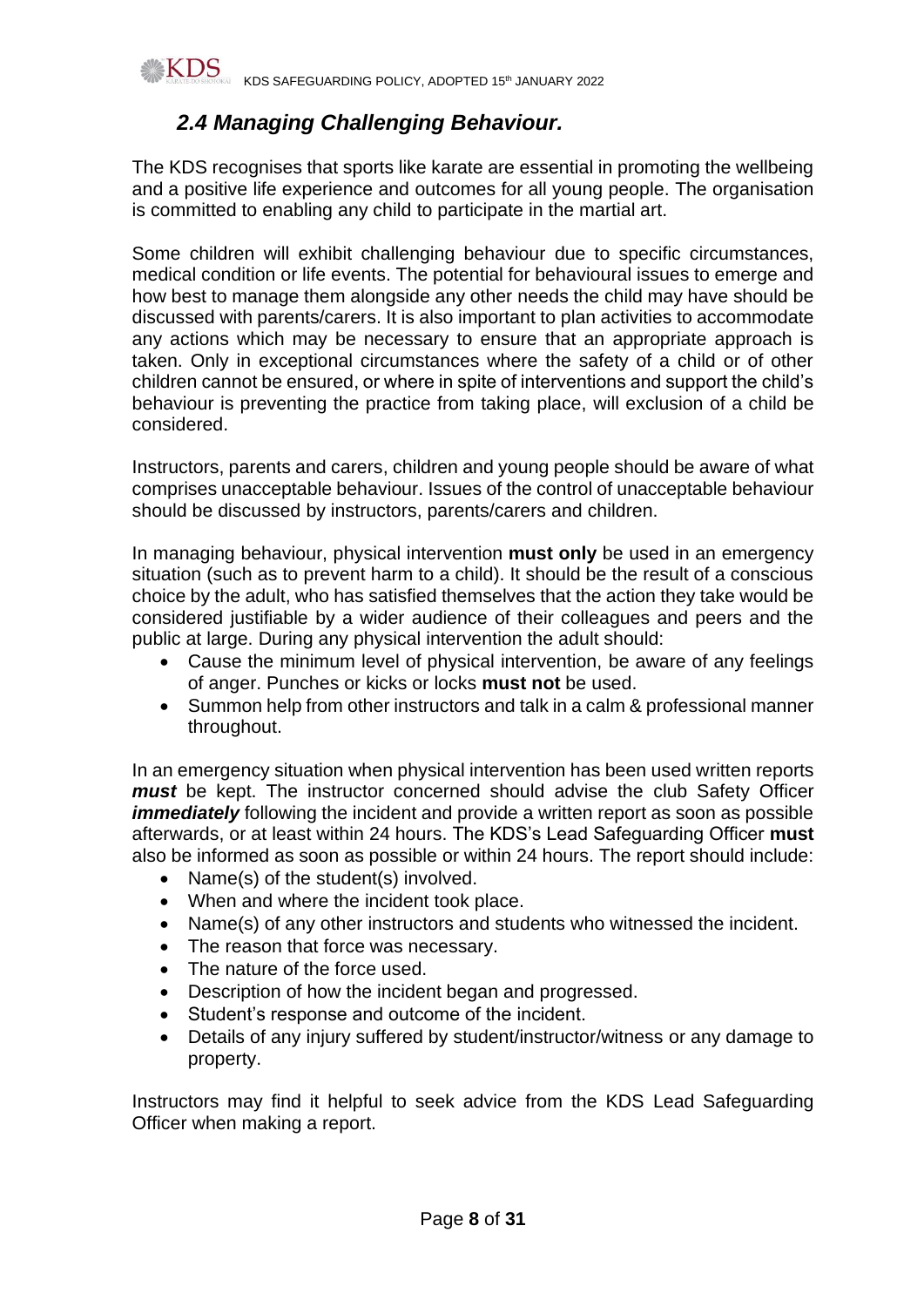

## *2.5 Safeguarding Officer*

The KDS Lead Safeguarding Officer (LSO) is responsible for dealing with any concerns about the protection of children. The LSO should ensure they are knowledgeable about Safeguarding and that they undertake any training considered necessary to keep themselves updated on new developments. Each club with children or vulnerable adults practising should have a club Safeguarding Officer (SO).

### **Role of KDS LSO**

- Provide information and advice on Safeguarding within the KDS.
- Keep up with legislation concerning safeguarding and protection and advise instructors/KDS about best practice in this area.
- Ensure that the Safeguarding Policy and procedures are followed and particularly:
	- o to inform Social Services of relevant concerns about individual children or adults,
	- $\circ$  to inform the Police of relevant concerns about individual children or adults.
- Ensure that appropriate information is available at the time of referral and that the referral is confirmed in writing.
- Liaise with Social Services and other agencies as appropriate.
- Keep relevant people within the KDS, particularly the committee Chairs, i.e. Technical Committee and Management Committee, informed about any action taken and any further action required.
- Ensure that an individual case record is maintained of the action taken by the KDS, the liaison with other agencies and the outcome and that such records are kept secure.
- Advise the KDS of training needs.
- Monitor the implementation of the Safeguarding Policy in clubs and advise instructors where changes or improvements are needed.
- Ensure the KDS keeps a register of:
	- o Instructors teaching children.
	- o children practising karate.

### **Role of Club SO**

- Provide information and advice on Safeguarding to the club.
- Ensure that Safeguarding Policy and procedures are followed at the club and particularly to inform Social Services of relevant concerns about individual children.
- Liaise with Social Services and other agencies as appropriate.
- Keep the KDS LSO informed about any incidents, action taken and any further action required.
- Ensure that an individual case record is maintained of the action taken by the club, the liaison with other agencies and the outcome, and that such records are kept secure.

#### **Role of ALL instructors, members and volunteers**

All instructors, members and volunteers should work towards creating a friendly and safe environment for everyone to enjoy karate. It is everyone's responsibility to: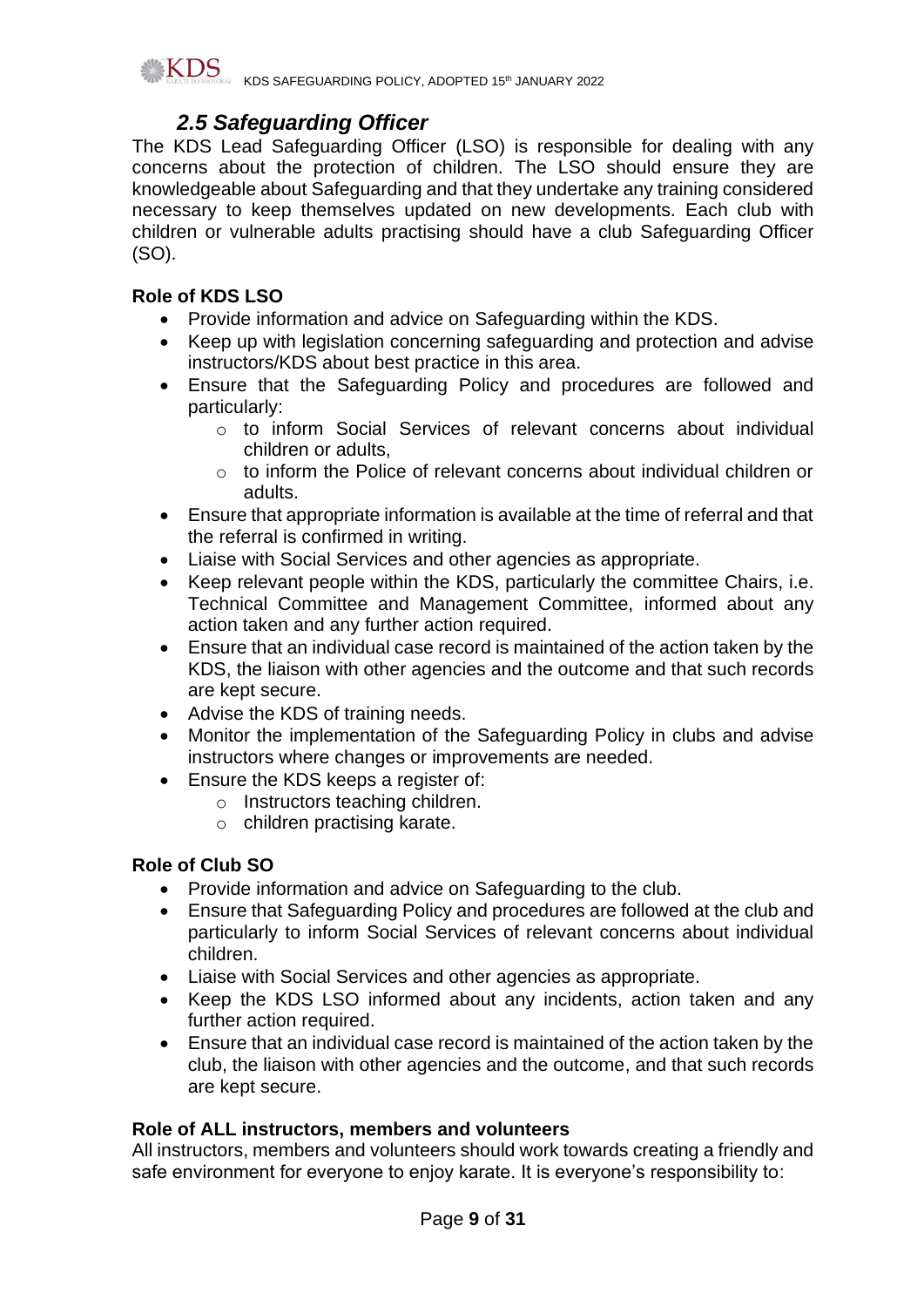

- Treat children and vulnerable adults with respect in accordance with the law and the ethos of KDS.
- Understand and comply with the law regarding safeguarding and the KDS Safeguarding Policy and Procedures.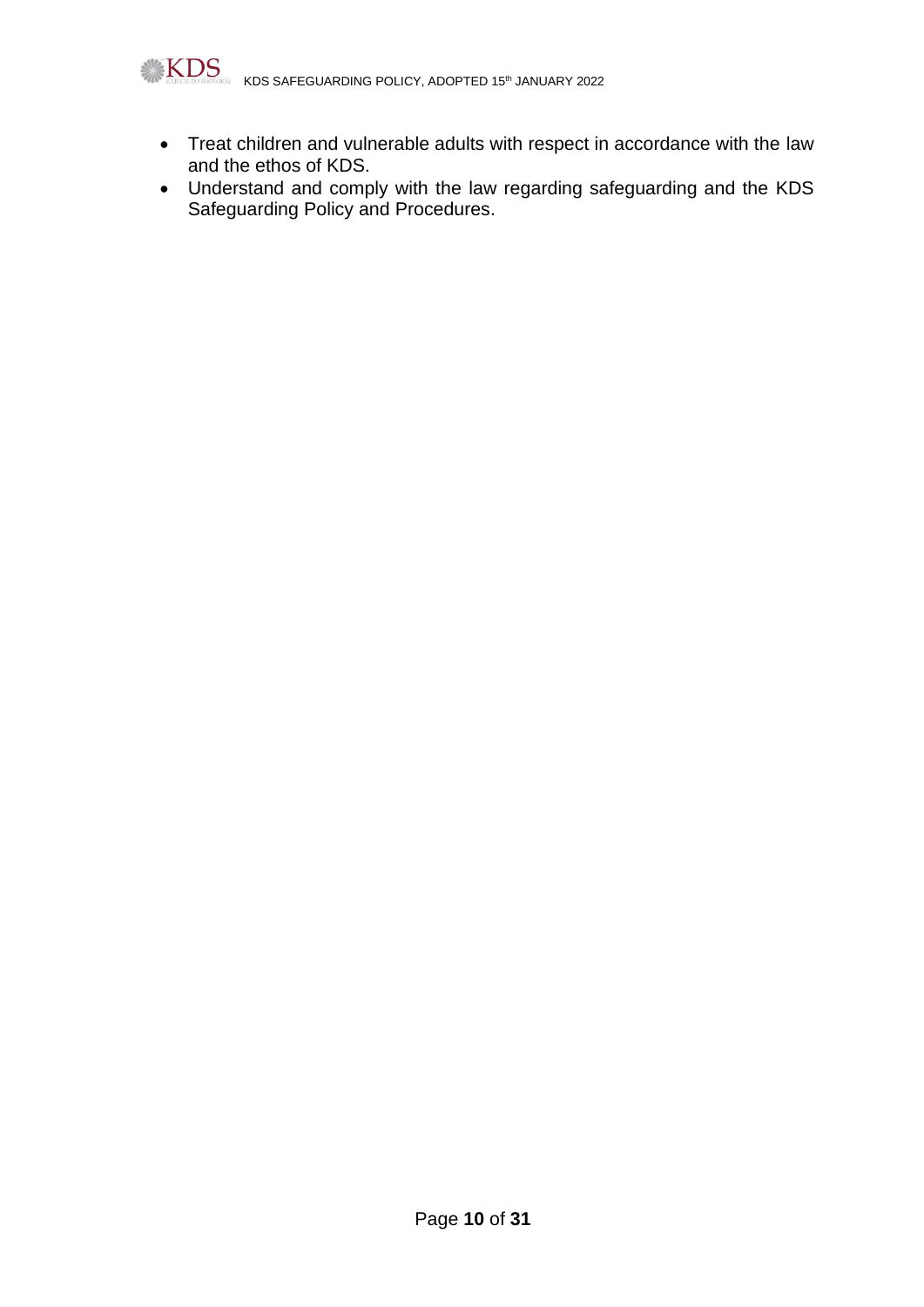

# **SECTION 3: DEFINING CHILD ABUSE**

# *3.1 Introduction*

Child abuse is any form of physical, emotional or sexual mistreatment or lack of care that leads to injury or harm, it commonly occurs within a relationship of trust or responsibility and is an abuse of power or a breach of trust. Abuse can happen to a child regardless of their age, gender, race or ability.

There are five main types of abuse: **physical abuse, sexual abuse, emotional abuse, neglect and bullying.** Any individual may abuse or neglect a child directly or may be responsible for abuse because they fail to prevent another person harming the child.

Abuse in all of its forms can affect a child at any age. The effects can be so damaging that if not treated, may follow the individual into adulthood. Children with disabilities may be at increased risk of abuse through various factors such as stereotyping, prejudice, discrimination, isolation and a powerlessness to protect themselves or adequately communicate that abuse had occurred.

# *3.2 Types of Abuse*

**Physical Abuse:** Where adults physically hurt or injure a child e.g. hitting, shaking. Giving children alcohol or inappropriate drugs would also constitute child abuse. This category of abuse can also include when a parent/carer reports non-existent symptoms or illness or deliberately causes ill health in a child they are looking after.

In a martial arts situation, physical abuse may also occur when the nature and intensity of training disregards the capacity of the child's immature and growing body.

**Emotional Abuse:** The persistent emotional ill treatment of a child, likely to cause severe and lasting adverse effects on the child's emotional development. It may involve telling a child they are useless, worthless, unloved, inadequate or valued in terms of only meeting the needs of another person. It may feature expectations of children that are not appropriate to their age or development. It may cause a child to be frightened or in danger by being constantly shouted at, threatened or taunted which may make the child frightened or withdrawn. Ill treatment of children, whatever form it takes, will always feature a degree of emotional abuse.

Emotional abuse in martial arts may also occur when the child is constantly criticised, given negative feedback, expected to perform at levels that are above their capability. Other forms of emotional abuse could take the form of name calling and bullying

**Bullying** may come from another child or an adult. Bullying is defined as deliberate hurtful behaviour, usually repeated over a period of time, where it is difficult for those bullied to defend themselves. There are four main types of bullying: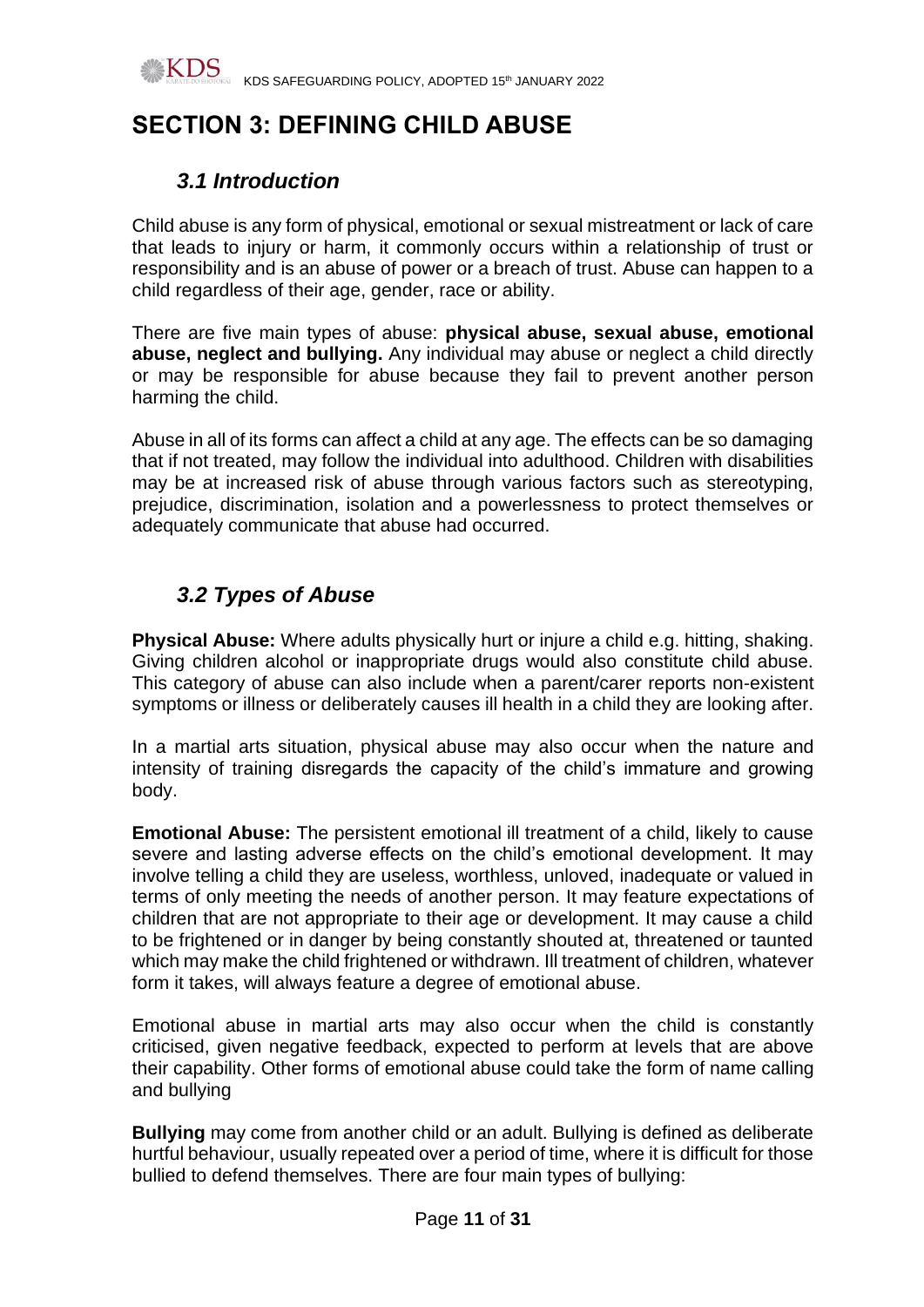

- physical (e.g. hitting, kicking, slapping)
- verbal (e.g. racist or homophobic remarks, name calling, graffiti, threats, abusive text messages)
- emotional (e.g. tormenting, ridiculing, humiliating, ignoring, isolating from the group)
- sexual (e.g. unwanted physical contact or abusive comments).

In martial arts bullying may also arise when a parent or instructor pushes the child too hard to succeed, or an opponent uses bullying behaviour.

**Neglect** occurs when an adult fails to meet the child's basic physical and/or psychological needs, to an extent that is likely to result in serious impairment of the child's health or development. For example, failing to provide adequate food, shelter and clothing, failing to protect from physical harm or danger, or failing to ensure access to appropriate medical care. Refusal to give love, affection and attention can also be a form of neglect.

Neglect in martial arts could also occur when an instructor does not keep the child safe, or exposing them to undue cold/heat or unnecessary risk of injury.

**Sexual Abuse** occurs when adults (male and female) use children to meet their own sexual needs. This could include sexual intercourse, masturbation, showing children pornography or talking to them in a sexually explicit manner.

In martial arts, activities which might involve physical contact with children could potentially create situations where sexual abuse may go unnoticed. Also, the power of the instructor over young students, if misused, may lead to abusive situations developing.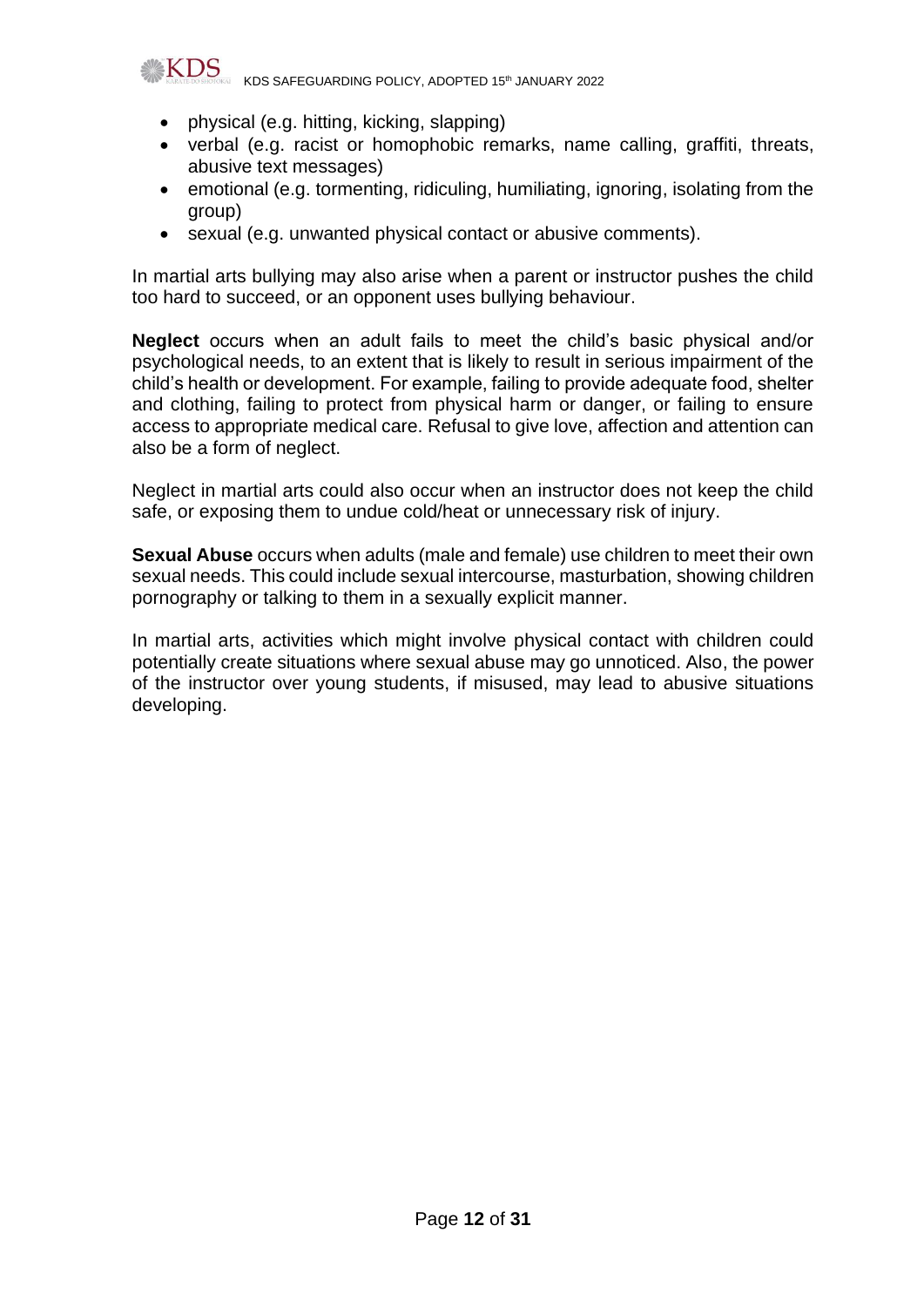

## *3.3 Indicators of Abuse*

Even for those experienced in working with child abuse, it is not always easy to recognise a situation where abuse may occur or has already taken place. Most people are not experts in such recognition, but indications that a child is being abused may include one or more of the following:

- Unexplained or suspicious injuries such as bruising, cuts or burns, particularly if situated on a part of the body not normally prone to such injuries.
- An injury for which an explanation seems inconsistent.
- The child describes what appears to be an abusive act involving them.
- Another child or adult expresses concern about the welfare of a child.
- Unexplained changes in a child's behaviour, e.g. becoming very upset, quiet, withdrawn or displaying sudden outbursts of temper.
- Inappropriate sexual awareness.
- Engaging in sexually explicit behaviour.
- Distrust of adults, particularly those whom a close relationship would normally be expected.
- Difficulty in making friends.
- Being prevented from socialising with others.
- Displaying variations in eating patterns including overeating or loss of appetite.
- Losing weight for no apparent reason.
- Becoming increasingly dirty or unkempt.

Signs of bullying include:

- Behavioural changes such as reduced concentration and/or becoming withdrawn, clingy, depressed, tearful, emotionally up and down.
- Reluctance to go to practice or courses.
- An unexplained drop off in performance.
- Physical signs such as stomach aches, headaches, difficulty in sleeping, bed wetting, scratching and bruising, damaged clothes, bingeing e.g., on food, alcohol or cigarettes.
- A shortage of money or frequent loss of possessions.

It must be recognised that the above list is not exhaustive, but also that the presence of one or more of the indications is not proof that abuse is taking place. It is **NOT**  the responsibility of those in the KDS to decide that child abuse is occurring. It *IS*  their responsibility to act on any concerns.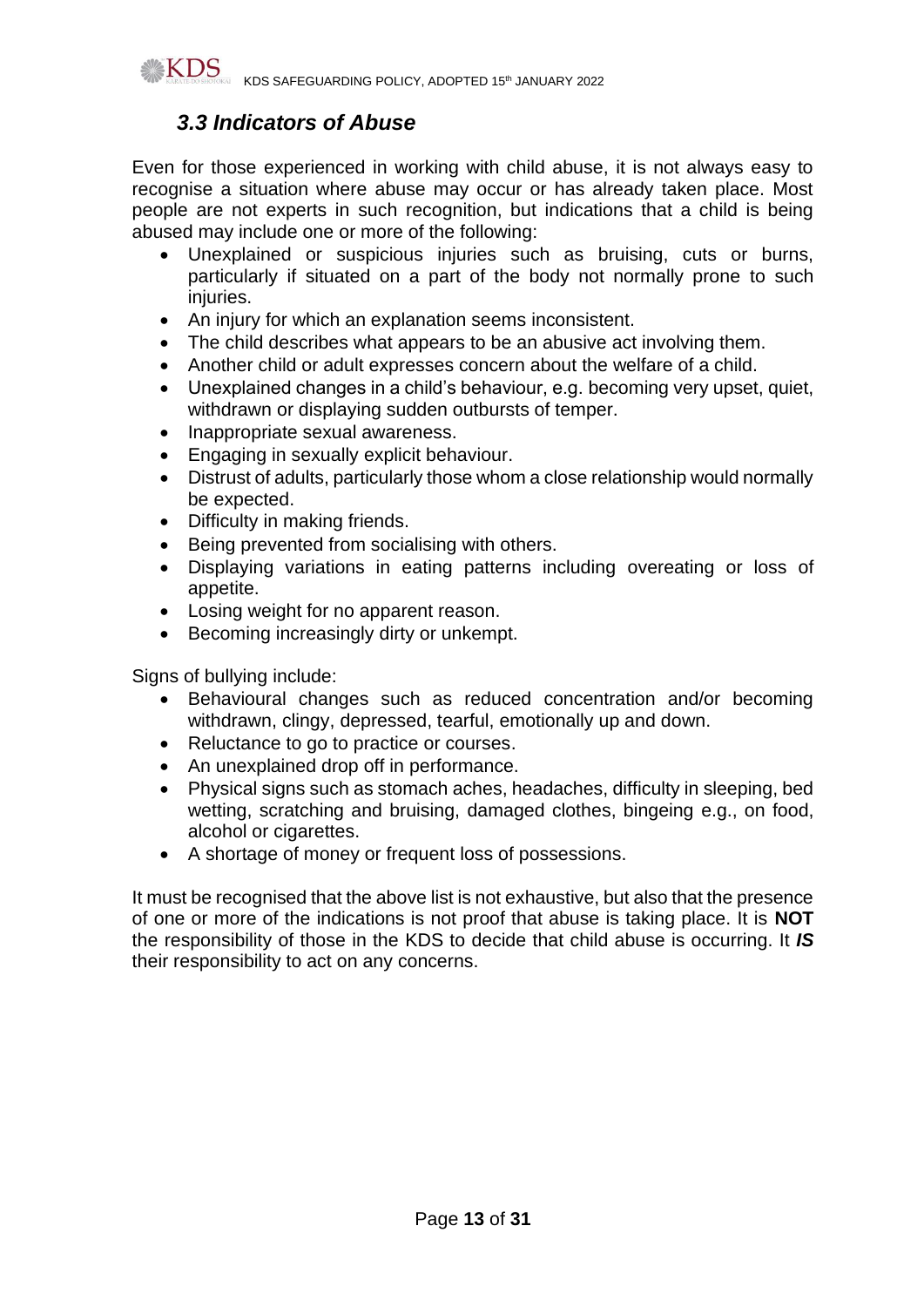

## *3.4 Use of Photographic/Filming Equipment*

There is evidence that some people have used sporting events as an opportunity to take inappropriate photographs or film footage of children. All clubs should be vigilant and any concerns should be reported to the club's SO and the KDS LSO. All parents and students should be made aware when instructors use video equipment as a teaching aid. **(See Appendix 3)**

## *3.5 Use of the Internet and Social Media*

Clubs and individuals will use internet sites for publicity purposes and other sites such as Facebook to share information and ideas.

Images of children and young people should be avoided if at all possible. Sometimes young people may be visible on images (such as standing near a photographed practice demonstration). If such images are to be uploaded, written consent must be obtained from the child/young person or protected (vulnerable) adult's parents/guardians before any images are posted.

The content of photographs or videos should only depict a child, young person or protected adult in karate activity.

Information about a child or young person must never include personal information that could identify a child (or protected adult). If the material is changed from the time of consent, the parents/carers must be informed and consent sought for the change. For photographs or videos of groups of children, young people or protected (vulnerable) adults, only the group rather than individual members should be referred to.

Specific care must be taken when considering images of children who are may be particularly vulnerable, e.g. living in foster care or experiencing a custody dispute. Photographs of any children and young people (or protected (vulnerable) adults) with physical, learning and/or communication disabilities require special consideration, as such people could be particularly vulnerable to abuse.

## *3.6 Anti-bullying Policy*

KDS activities should provide a friendly and safe environment for all of our members so they can enjoy their participation in martial arts and achieve as best they can.

All members should be able to tell if bullying occurs and should know that incidents will be dealt with promptly and effectively.

Bullying within training is unacceptable and will not be tolerated within any KDS activity.

Bullying such as pushing, pinching, kicking, name calling, ridicule, ignoring, and comments concerning sexual, gender, religious, and disability issues which arise within activities will be dealt with immediately.

Some bullying (such as cyber bullying), may occur outside of training venues but impact upon children's and young people's ability to train within classes. This mean that the KDS has an 'open door' approach to encourage everyone to share concerns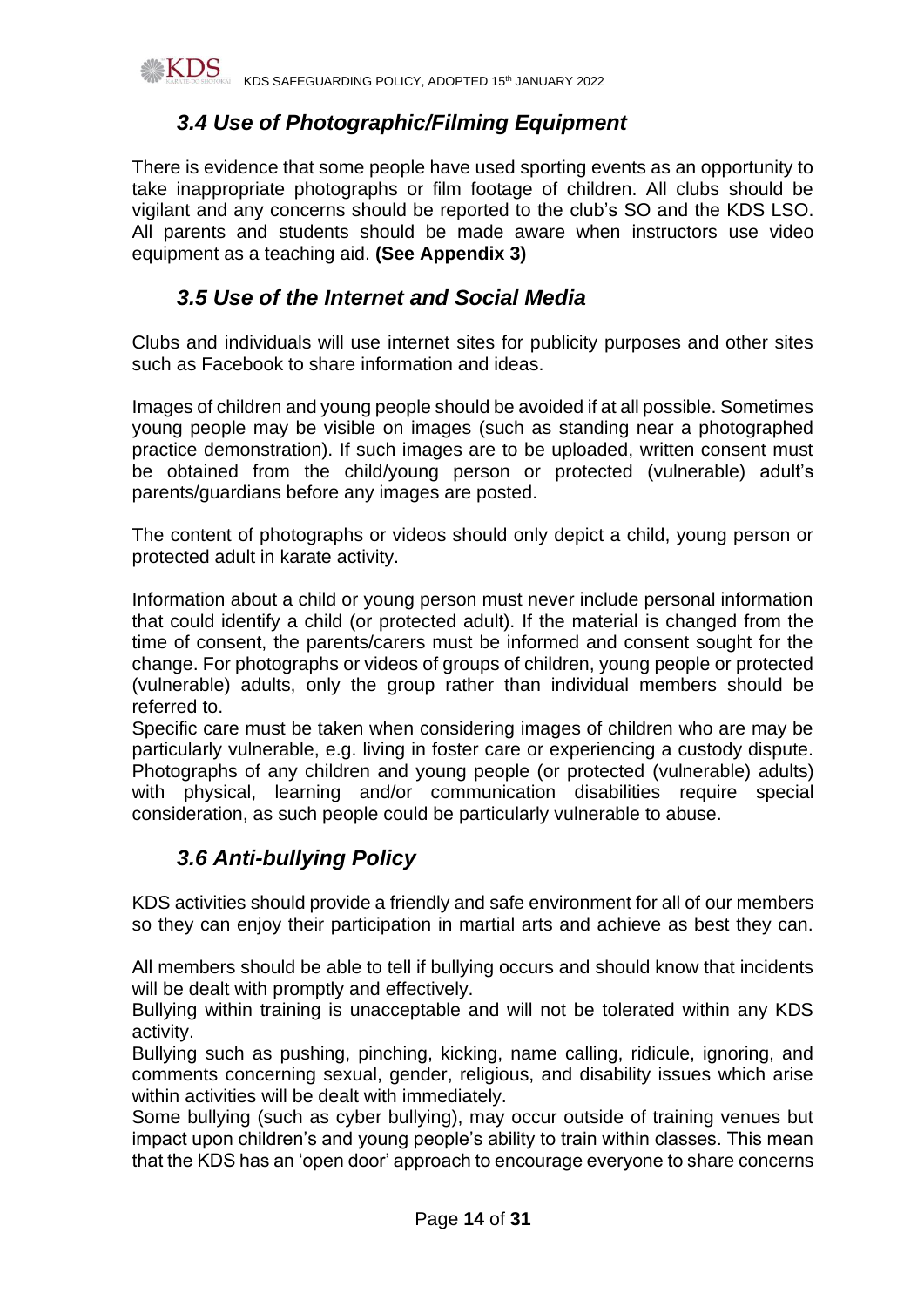

with an instructor or club official. All complaints will be listened to and taken seriously.

The KDS will:

- take every report seriously and investigate every incident,
- support children and their parents/carers.

Instructors will not allow bullying to be tolerated within KDS activities and will take appropriate action if bullying is reported:

- In cases of bullying occurring within training the senior instructor present will deal with the incident as quickly as possible ensuring that both the bullies and victims are talked too separately.
- The instructor can obtain an apology from bully or bullies to the victim.
- Parents of the bully or bullies and victim should be informed.
- The bully (or bullies) should be encouraged and supported to change his or her behaviour.

In cases of serious bullying, the incident(s) will be documented by instructors. Parents will not only be informed but will be asked to meet to discuss the problem. After the incident / incidents have been investigated and dealt with, each case will be monitored to ensure repeated bullying does not take place.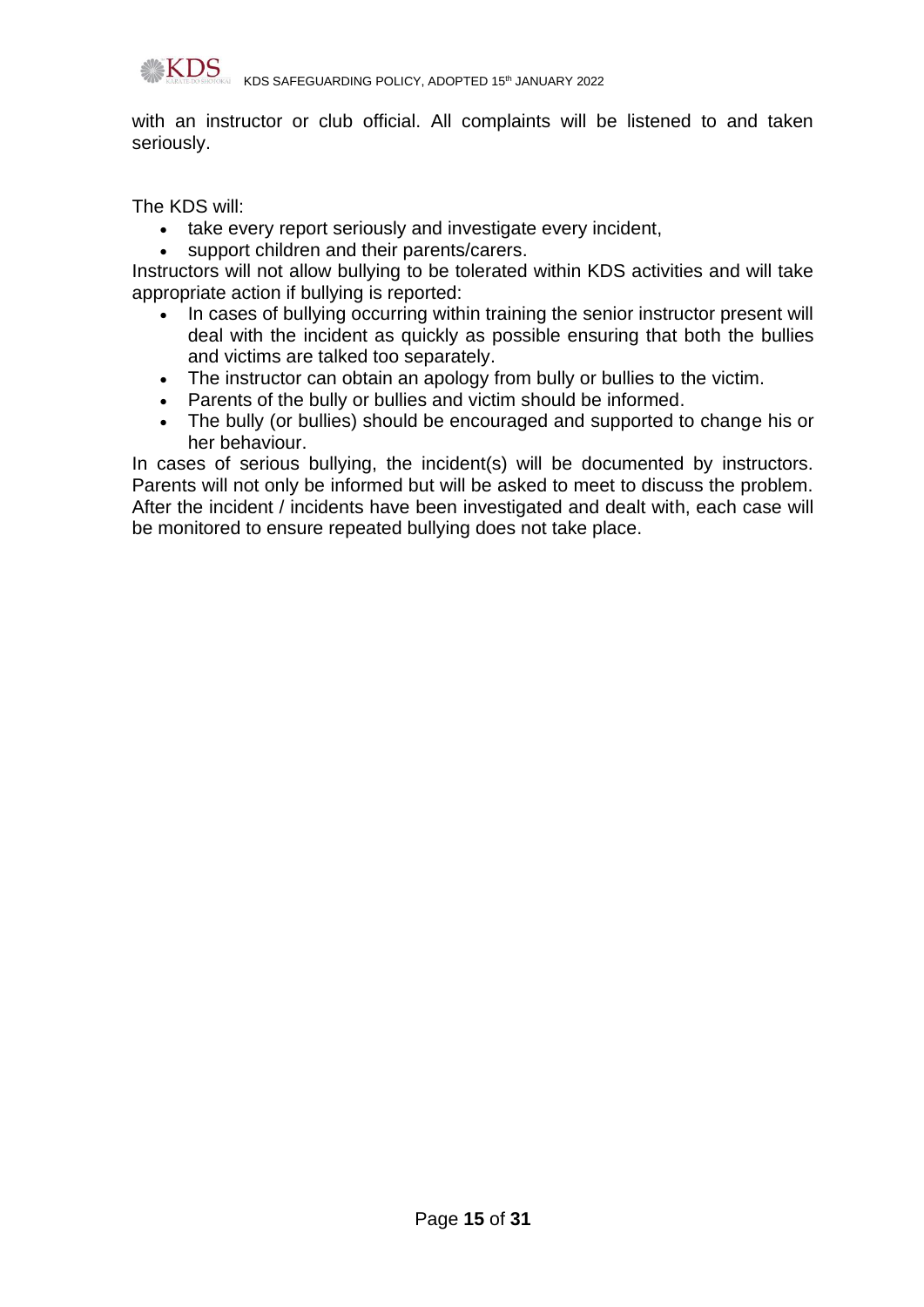# **SECTION 4: WHISTLE BLOWING, RESPONDING TO CONCERNS & ALLEGATIONS**

# *4.1 Introduction*

It is not the responsibility of anyone in the KDS to decide whether or not child abuse has taken place. However there is a responsibility to act on any concerns through contact with the appropriate authorities so that they can then make inquiries and take necessary action to protect the child. This applies BOTH to allegations/suspicions of abuse occurring within the KDS and to allegations/suspicions that abuse is taking place elsewhere**.**

False allegations of abuse do occur, but they are rare. You should always take immediate action if a child says or indicates that he or she is being abused, or you have reason to suspect that this is the case. Children who are being abused will only tell people they trust and with whom they feel safe. Instructors can share a trusting relationship with students and they may therefore be people with whom a child might disclose. **Children want abuse to stop**. By listening and taking what a child is saying seriously, is the first part of helping to protect them. It is useful to think in advance about how one might respond to this situation in such a way as to avoid putting oneself at risk.

# *4.2 Responding to concerns/allegations*

We may become aware of possible abuse in various ways. We may see it happening, we may suspect it happening because of signs such as those listed in Section 3, it may be reported to us by someone else or directly by the child affected. In the last of these cases, it is particularly important to respond appropriately. If a child says or indicates that they are being abused, you should:

- **Stay calm** so as not to frighten the child.
- **Reassure** the child that they are not to blame and that it was right to tell.
- **Listen** to the child, showing that you are taking them seriously.
- **Keep questions to a minimum** so that there is a clear and accurate understanding of what has been said. The law is very strict and child abuse cases have been dismissed where it is felt that the child has been led or words and ideas have been suggested during questioning. Only ask questions to clarify what you are being told. Do not ask leading questions.
- **Inform** the child that you have to inform other people about what they have told you. You **must not** promise the child confidentiality. Tell the child this is to help stop the abuse continuing.
- **Safety of the child** is paramount. If the child needs urgent medical attention call an ambulance, inform the doctors of the concern and ensure they are made aware that this is a child protection issue.
- **Document** all information.
- **Report** the incident to the club SO, who report this in turn to the KDS LSO.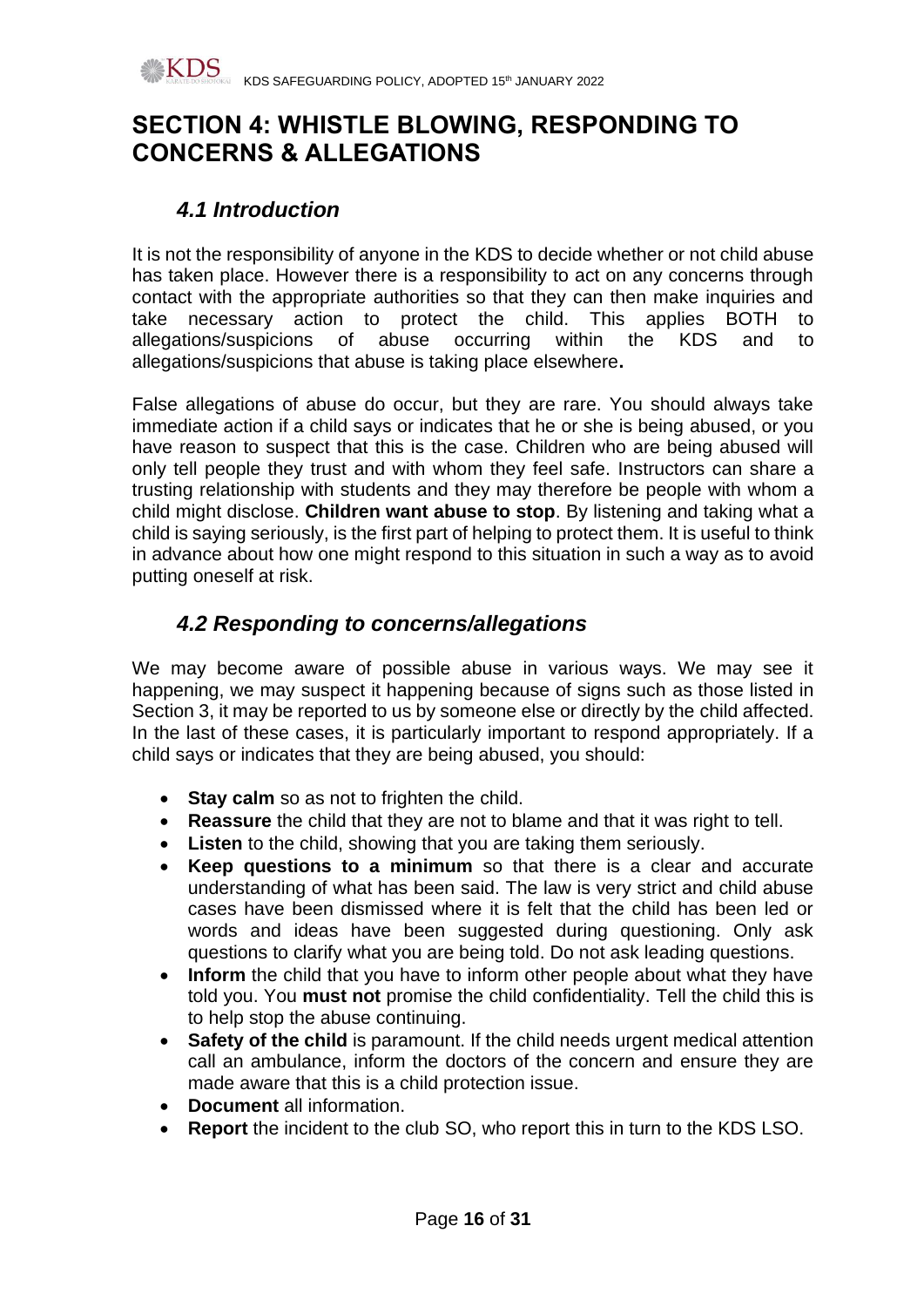

**In all cases if you are not sure what to do you can gain help from the NSPCC 24 hour helpline (0808 800 5000) or the via the web <https://www.nspcc.org.uk/services-and-resources/nspcc-helpline> .**

## *4.3 Timing and Location*

The child may want to see you alone, away from others. The child may therefore approach you at the end of a session when everyone is going home or may arrive deliberately early at a time when they think you will not be busy. However, a disclosure is not just a quick chat, it will take time and usually has further consequences. Bear in mind that you may also need to attend to other students / children, check equipment or set up an activity – you cannot simply leave a session unattended on the other hand the child **must** be spoken to. Therefore, try to arrange to speak to the child at an appropriate time and as soon as possible. Location is very important. Although it is important to respect the child's need for privacy, you also need to protect yourself against potential allegations. Do not listen to the child's disclosure in a completely private place – try to ensure that other members of staff are present or at least nearby.

# *4.4 Documenting Information*

To ensure that information is as helpful as possible, a detailed record should always be made at the time of the disclosure/concern. All records should:

- Be written as soon as possible, signed and dated.
- Clearly distinguish between fact, observation, allegation and opinion
- Be held separately and securely from main records
- Be exempt from open access

Information should include the following:

- The child's name, age and date of birth.
- The child's home address and telephone number.
- Relevant disability or special needs.
- Whether the person making the report is expressing their concern or someone else's.
- The nature of the allegation, including dates, times and any other relevant information.
- A description of any visible bruising or injury, location, size etc. Also any indirect signs, such as behavioural changes.
- Details of witnesses to the incidents.
- The child's account, if it can be given, of what has happened and how any bruising/injuries occurred.
- Have the parents been contacted? If so what has been said?
- Has anyone else been consulted? If so record details.
- Has anyone been alleged to be the abuser? Record detail.
- The action you have taken, e.g. informed the club SO, the KDS LSO, Social Services, the Police, and the responses following the contact/s.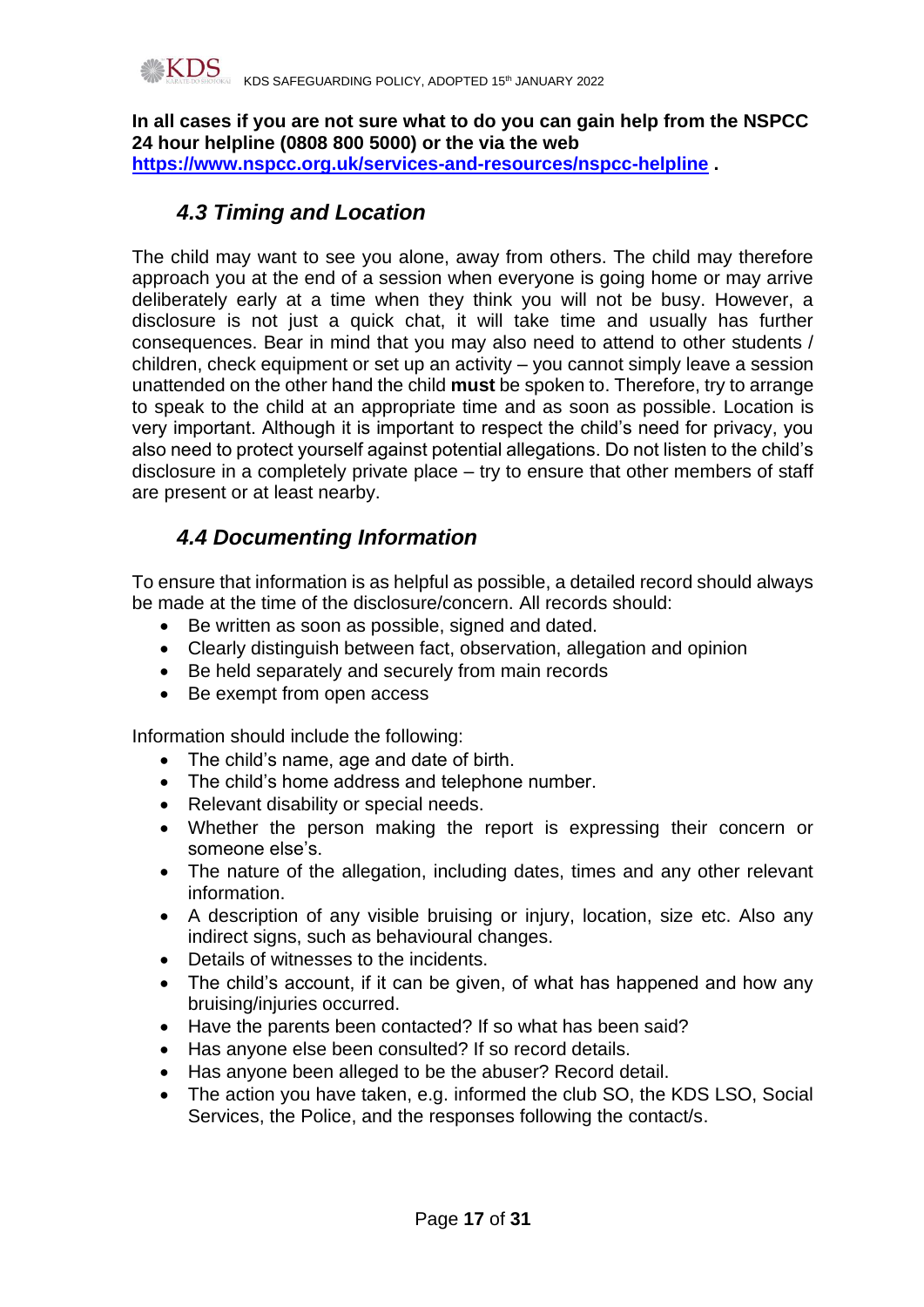

## *4.5 Whistle blowing and reporting concerns*

'Whistle Blowing' means that anyone can report concerns they have about any person, activity within the KDS and that these concerns will be taken seriously. The person or people who raises reasonable and genuine concerns are also protected from any negative responses or recriminations which arise from their whistle blowing.

The KDS encourages and is fully supportive of 'whistle-blowing', and will fully support anyone who 'whistle blows'.

The KDS recognises that it can be difficult to broach concerns about colleagues, but the procedure set out below is designed to ensure that concerns are raised and communicated and that the wellbeing of the child or vulnerable adult is at the centre of all procedures.

All suspicions and allegations *MUST* be reported appropriately. It is recognised that strong emotions can be aroused particularly in cases where sexual abuse is suspected or where there is misplaced loyalty to a colleague. It is important to understand these feelings but not allow them to interfere with your judgement about any action to take.

#### **To raise a concern please contact your club safeguarding officer or the KDS lead safeguarding officer.**

Report your concerns to the club SO in the first instance (**Appendix 4 and 5)**. If concerns relate to that person, refer directly to the KDS SO. (Were the concern to relate to the KDS SO, the KDS Deputy SO should be informed.) If the club SO and KDS LSO or KDS Deputy SO are not available, you should take responsibility and seek advice from the NSPCC Helpline, the duty officer at your local social services department or the police.

Where there is a complaint against a KDS member, there may be three types of investigation:

- 1. **Criminal** in which case the police are immediately involved.
- 2. **Child Protection** in which case social services and possibly the police will be involved.
- 3. **Disciplinary or Misconduct** in which case the KDS and possibly a governing body will be involved.

All suspicions and allegations must be shared with professional agencies that are responsible for child protection. Social services have a legal responsibility under The Children Act 1989 to investigate all child protection referrals by talking to the child and family (where appropriate), gathering information from other people who know the child and making inquiries jointly with the police. **If there is any doubt, you must report the incident: It may be just one of a series of other incidences which together cause concern.** Allegations of abuse are sometimes made sometime after the event. Where such allegation is made, you **must** follow the same procedures and have the matter reported to social services.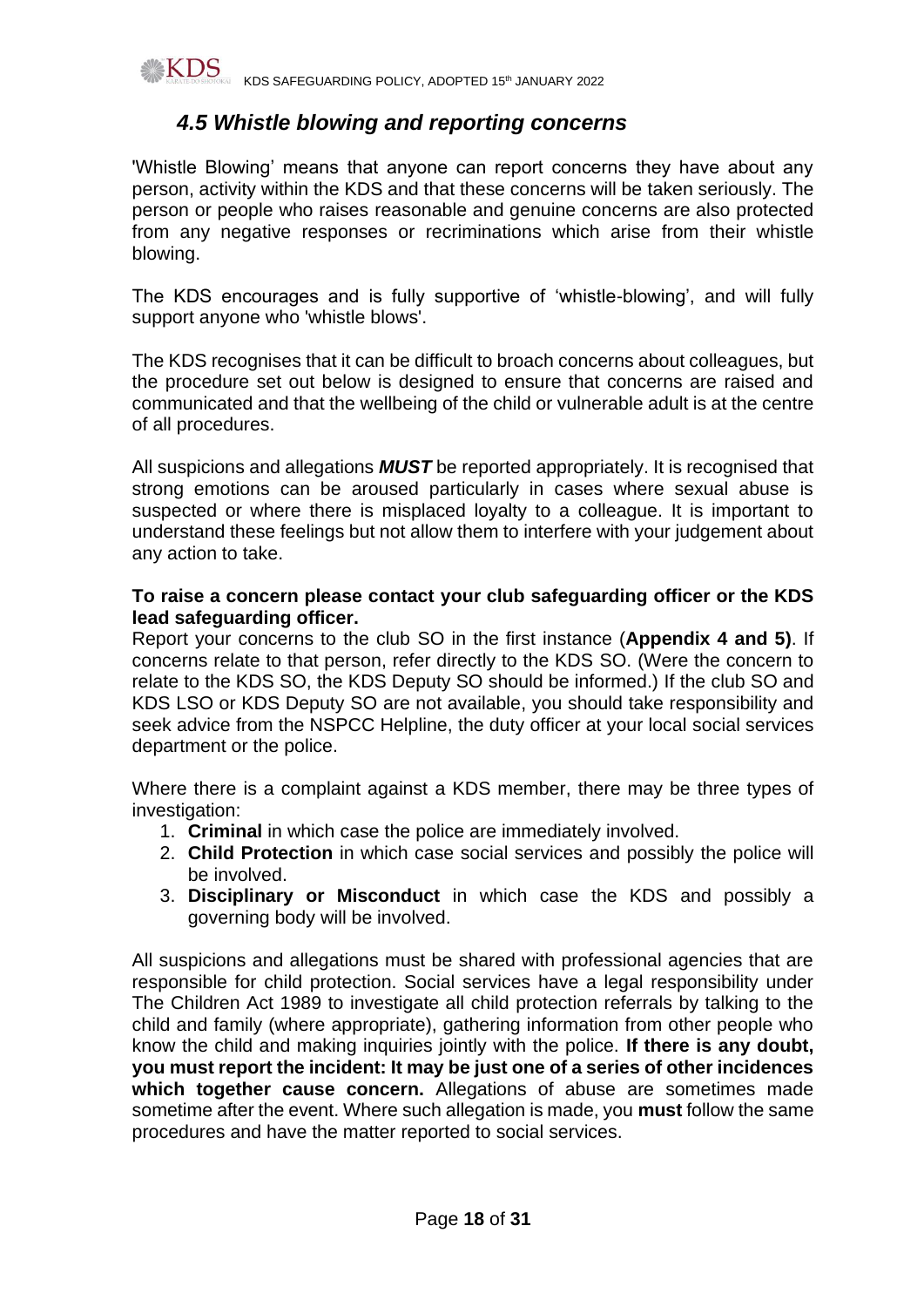

While it is difficult to express concerns about colleagues, it is important that these concerns are communicated. All members are encouraged to talk to the KDS LSO if they become aware of anything that makes them feel uncomfortable. If behaviour that pushes boundaries beyond acceptable limits is consistently ignored, a culture may develop whereby children or young people or vulnerable adults are 'silenced' within the KDS.

## *4.6 Concerns outside the club environment (e.g. a parent/carer or other)*

This section refers to suspected neglect and abuse which may have occurred or is occurring to a child outside of the club environment.

- Report your concerns to the Club SO (Appendix 4)
- If the Club SO is not available, the person being told or discovering the abuse should contact their local social services department or the police immediately.
- Social Services and the Club SO will decide how to inform the parents/carers.
- The Club SO should also report the incident to the KDS LSO. The KDS should ascertain whether or not the person/s involved in the incident play a role in the organisation and act accordingly.

# *4.7 Confidentiality*

Every effort should be made to ensure that confidentiality is maintained for all concerned. Information should be handled and disseminated on a need-to-know basis only. This may include the following people and the information conveyed may vary on the need-to-know only basis.

- The Club SO.
- The parents of the child. (Where there is an allegation regarding the parent, advice from Social Services or the Police should be sought before the parent is informed.)
- The person making the allegation.
- Social Services/Police.
- The KDS LSO and Chairmen of TE and MC,
- The alleged abuser (and parents if the alleged abuser is a child). (Where there is an allegation regarding the parent, advice from Social Services or the Police should be sought before the parent is informed.)

Seek Social Services advice on who should approach the alleged abuser. All information should be stored in a secure place with limited access to designated people, in line with data protection laws.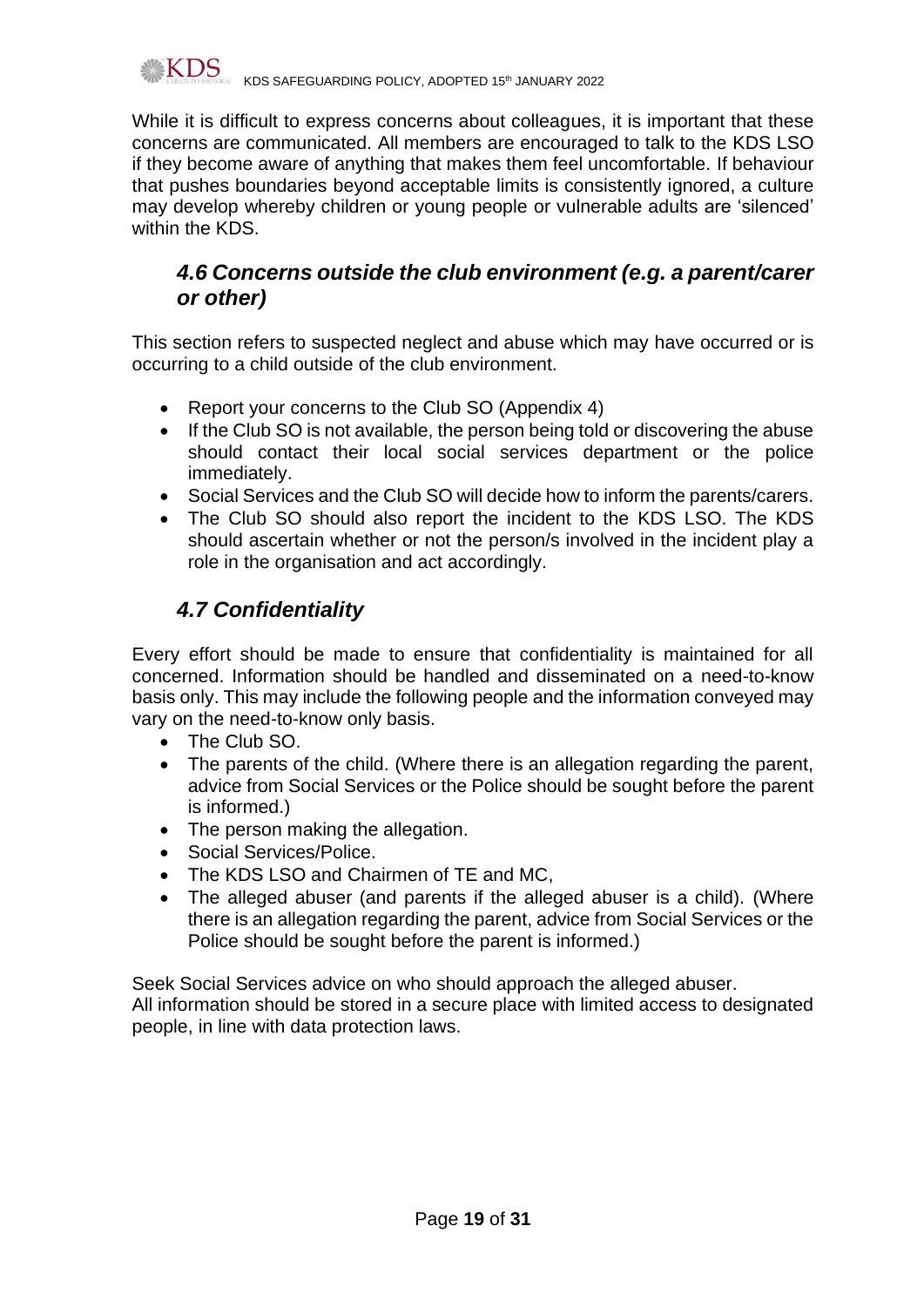

## *4.8 Internal Inquiries and Suspension*

The KDS *L*SO will make an immediate decision about whether any individual accused of abuse should be temporarily suspended pending further police and social services inquiries.

Irrespective of the findings of the social services or police inquiries the KDS Committee will assess all individual cases to decide whether a member can be reinstated and how this can be sensitively handled. This may be a difficult decision; especially where there is insufficient evidence to uphold any action by the police. In such case the KDS Committee must reach a decision based upon the available information which could suggest that on the balance of probability, it is more likely than not that the allegation is true. The welfare of the child and vulnerable **must** remain of paramount importance throughout.

# *4.9 Working with the Aftermath*

After a suspicion or allegation about a child protection concern has been investigated, there are likely to be strong feelings amongst all concerned which will need to be addressed. There are likely to be issues of:

- Communication of rumour or fact.
- Guilt and blame if suspicions had been around for some time.
- Impact on individuals, or the nature of what occurred and to whom.
- Gaps in the organisation in terms of roles and post held.

Careful thought will need to be given to the sharing of information and the provision of appropriate support.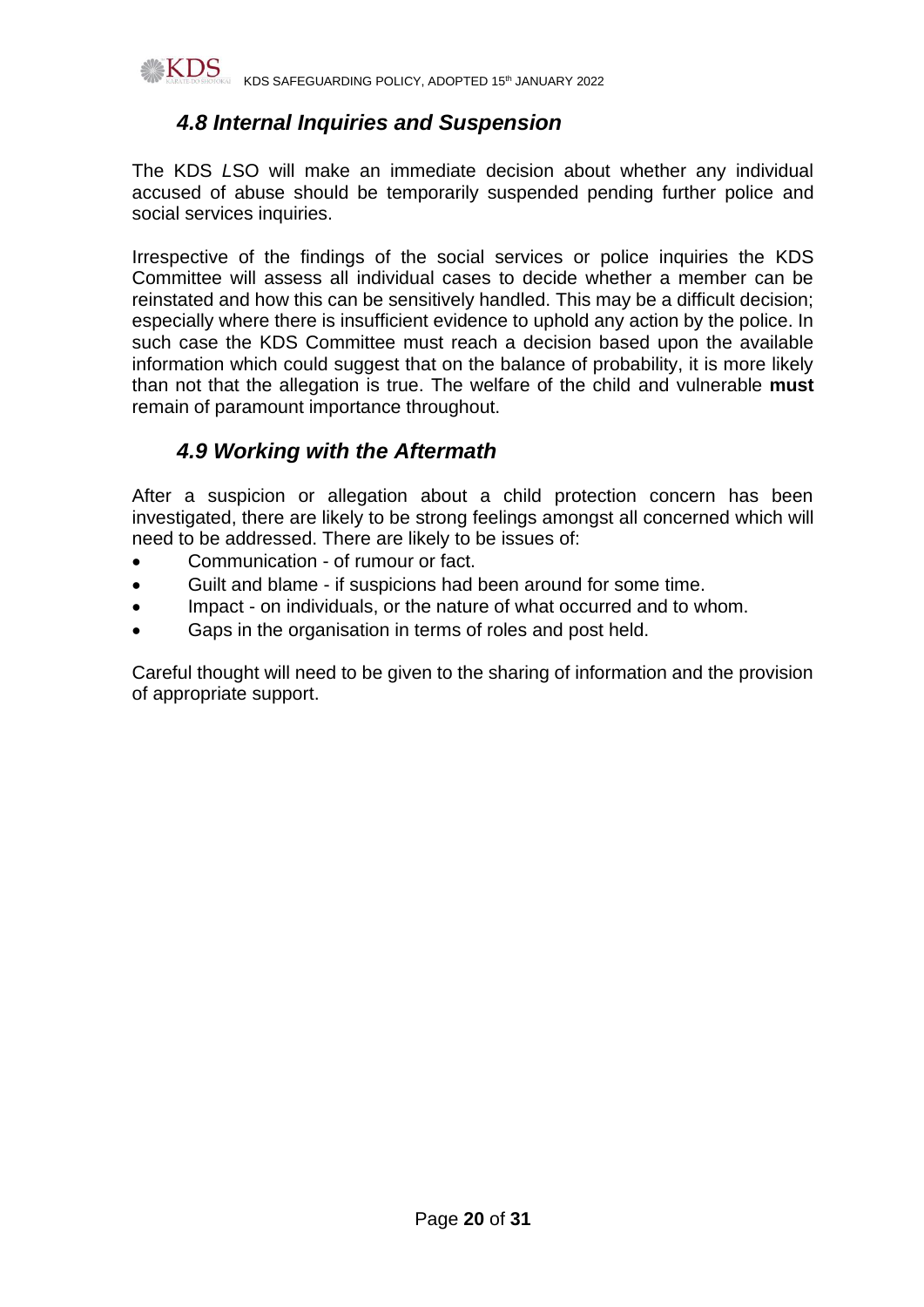

# **SECTION 5: DBS checks**

# *5.1 Vetting of Volunteers*

Adults volunteering with children and vulnerable adults must have an Enhanced DBS disclosure processed. The DBS is an Executive Agency of the Home Office which facilitates safe choices about engaging volunteers. Before working unsupervised with children or vulnerable adults, DBS clearance is essential and vetting through DBS application must be undertaken in accordance with KDS policy.

The Disclosure and Barring Service (DBS) enables employers of private paid and voluntary organisations in England and Wales to do checks related to the applicant's suitability to work with children. Access to the DBS is available to all organisations working with children and young people, either directly as registered bodies or through 'umbrella' organisations.

The KDS **requires**:

- All instructors to undergo an enhanced DBS check through the KDS and for this then to be placed on the Update Service.
- **All** instructors to undertake relevant Safeguarding training, either face-toface or online, to ensure their practice is exemplary and to facilitate the development of positive culture towards Good Practice and Child Protection. This is to be to Level 2, at least. (To be renewed every 3 years.)
- All instructors to receive advisory information outlining good/bad practice and informing them what to do if they have concerns about the behaviour of an adult towards a child.
- *All* instructors **must** have an up to date First Aid qualification to, at least, Level 2. (To be renewed every 3 years.)
- *All* instructors **mus**t have approved Professional Indemnity insurance.
- *All* instructors **will have** completed the KDS instructors training course/programme.
- *All* instructors **must** embark on Continuous Professional Development.
- **All** instructors **must** have confirmed in writing that they have read and understood this safeguarding policy.
- **All** club Safeguarding Officers:
	- o **must** undergo an enhanced DBS through the KDS and for this then to be placed on the Update Service.
	- o **must** be to undertake relevant Safeguarding training, either face-toface or online, to ensure their practice is exemplary and to facilitate the development of positive culture towards Good Practice and Child Protection. **This is to be to Level 3**, at least.
	- o **must** have confirmed in writing that they have read and understood this safeguarding policy.
- The KDS Lead Safeguarding Officer and the KDS Deputy Safeguarding officer:
	- o **must** undergo an enhanced DBS through the KDS and for this then to be placed on the Update Service.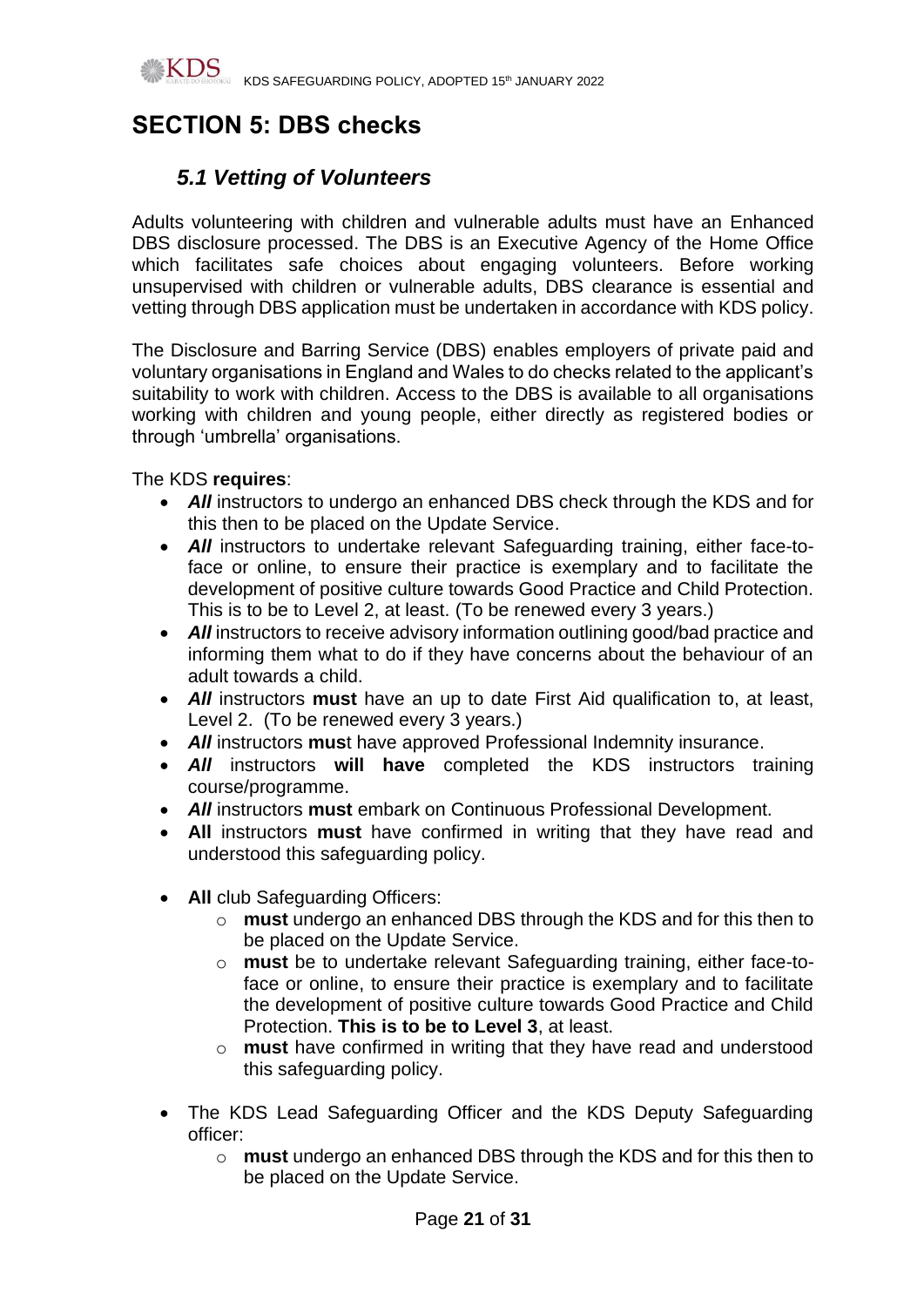

KDS SAFEGUARDING POLICY, ADOPTED 15th JANUARY 2022

- o **must** be to undertake relevant Safeguarding training, either face-toface or online, to ensure their practice is exemplary and to facilitate the development of positive culture towards Good Practice and Child Protection. **This is to be to Level 3**, at least.
- o **must** have confirmed in writing that they have read and understood this safeguarding policy.
- The KDS Chair of TE and Chair of MC:
	- o **must** undergo an enhanced DBS through the KDS and for this then to be placed on the Update Service.
	- o **must** be to undertake relevant Safeguarding training, either face-toface or online, to ensure their practice is exemplary and to facilitate the development of positive culture towards Good Practice and Child Protection. **This is to be to Level 3**, at least.
	- o **must** have confirmed in writing that they have read and understood this safeguarding policy.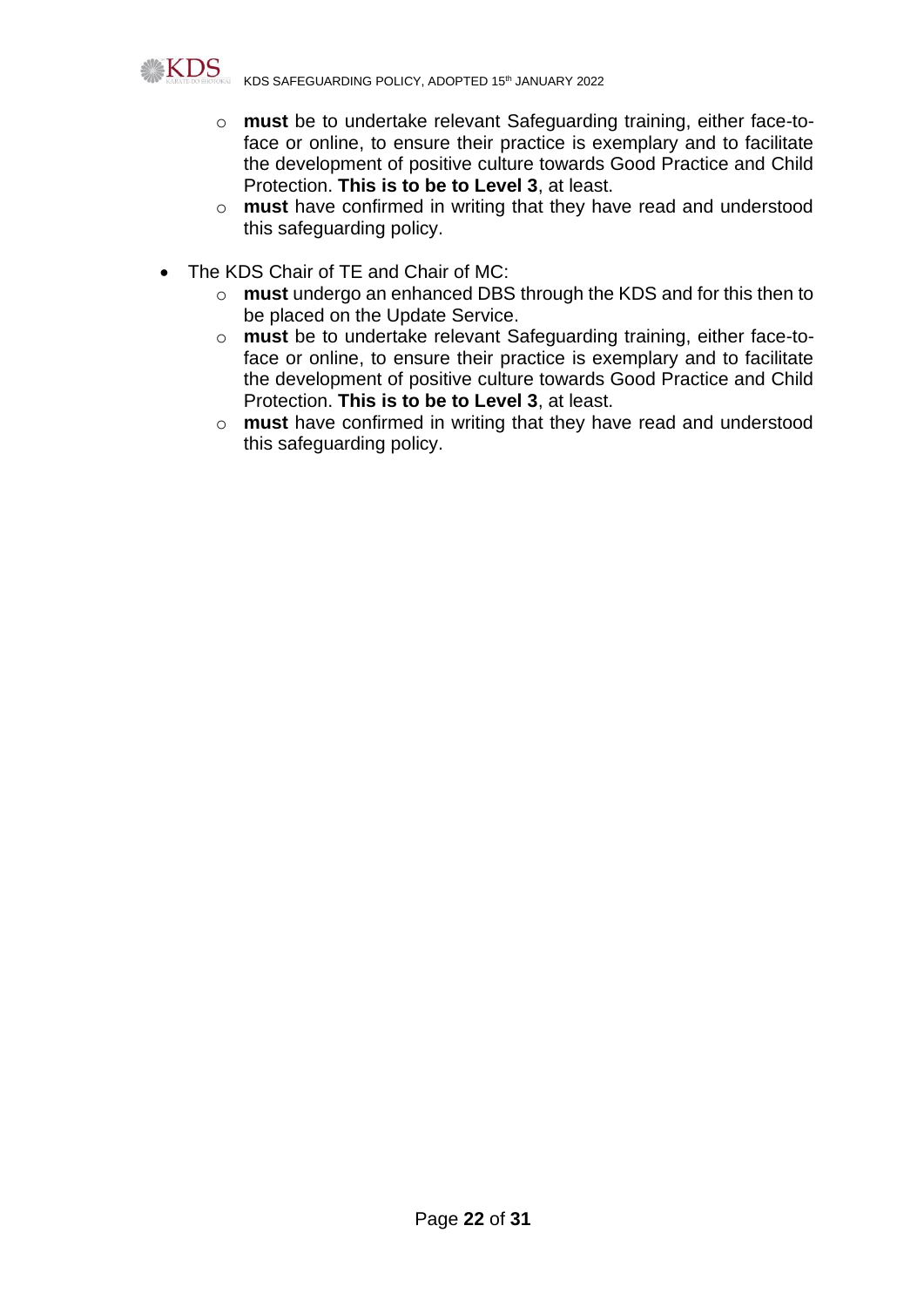

KDS SAFEGUARDING POLICY, ADOPTED 15th JANUARY 2022

# *5. USEFUL CONTACTS*

Childline UK **<https://www.childline.org.uk/>** Post 1111 London N1 OBR Tel - 0800 1111

NSPCC Child Protection Helpline National Helpline 0808 800 5000 [www.nspcc.org.uk](http://www.nspcc.org.uk/)

Police and Social Services Consult your telephone directory for the most relevant local numbers

#### **Disclosure & Barring Service**

DBS customer services PO Box 110 **Liverpool** L69 3JD

Emai[lcustomerservices@dbs.gsi.gov.uk](mailto:customerservices@dbs.gsi.gov.uk)

Disclosure helpline 0870 90 90 811

By minicom 0870 90 90 344

In Welsh 0870 90 90 223

<https://www.gov.uk/government/organisations/disclosure-and-barring-service>

These contact numbers and addresses are subject to change, therefore use the web for the most up to date information.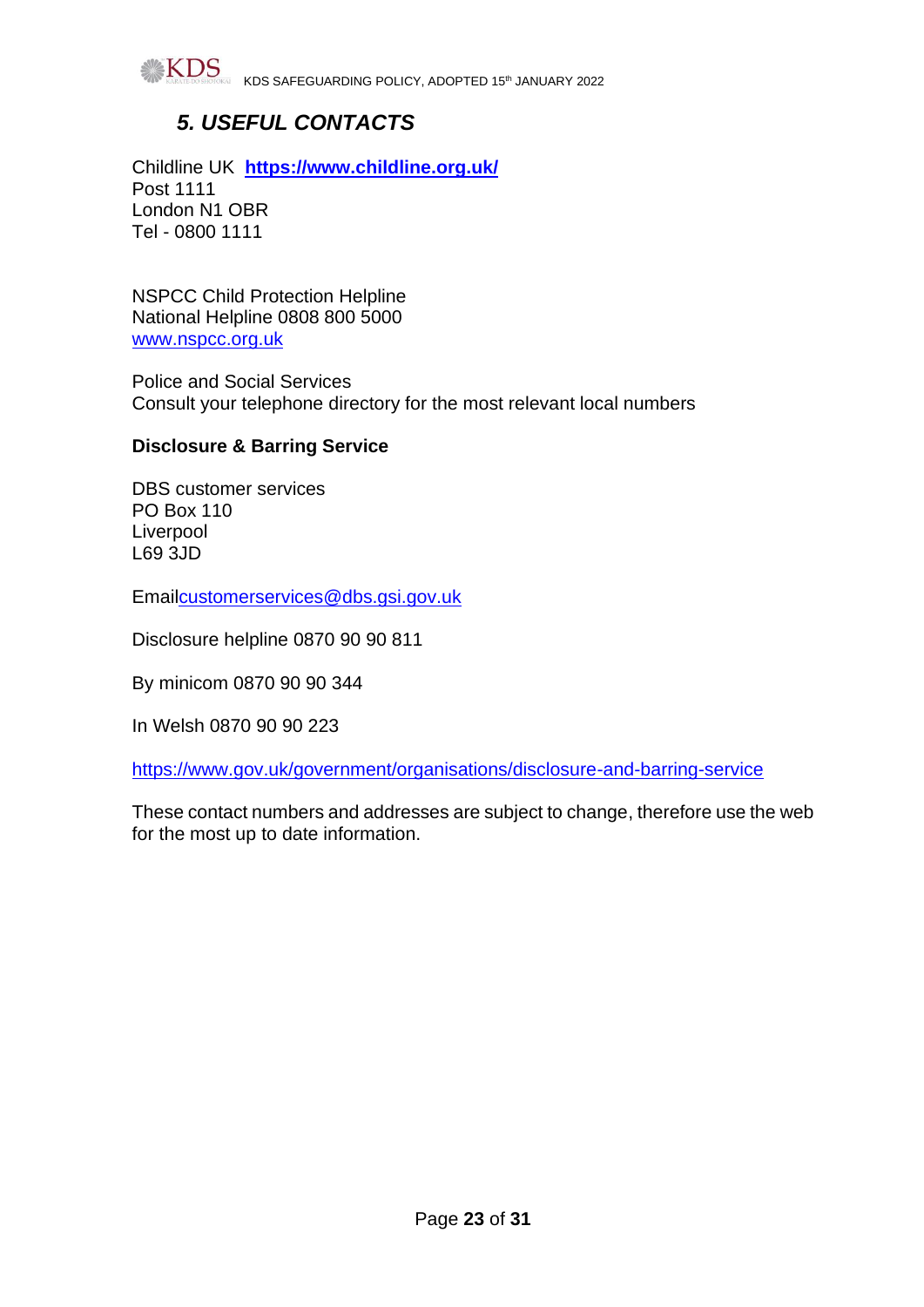

# **APPENDIX 1: Code of Conduct for KDS Instructors**

All instructors coaching KDS karate must demonstrate behaviour of the highest order.

- 1. Instructors must respect the rights, dignity and worth of every person and treat everyone equally within the content of their sport.
- 2. Instructors must place the well-being and safety of the performer above the development of performance. They should follow all guidelines laid down by their sport's Governing Body and hold appropriate insurance cover.
- 3. Instructors must develop an appropriate working relationship with performers, especially children and adults at risk based on mutual trust and respect. Coaches must not exert undue influence to obtain personal benefit or reward.
- 4. Instructors must encourage and guide performers to accept responsibility for their own behaviour.
- 5. Instructors should hold up to date Nationally recognised Governing Body Coaching qualifications.
- 6. Instructors must ensure the activities they direct or advocate are appropriate for the age, maturity, experience and ability of the individual.
- 7. Instructors should at the outset clarify with performers, and where appropriate their parents, exactly what is expected of them and what performers are entitled to expect from the coach.
- 8. Instructors should co-operate fully with other specialists e.g. other coaches, officials, sports scientists, doctors and physiotherapists in the best interest of the performer.
- 9. Instructors should always promote the positive aspects of their sport, e.g. fair play and never condone rule violations or the use of prohibited substances.
- 10.Instructors must consistently display high standards of behaviour and appearance.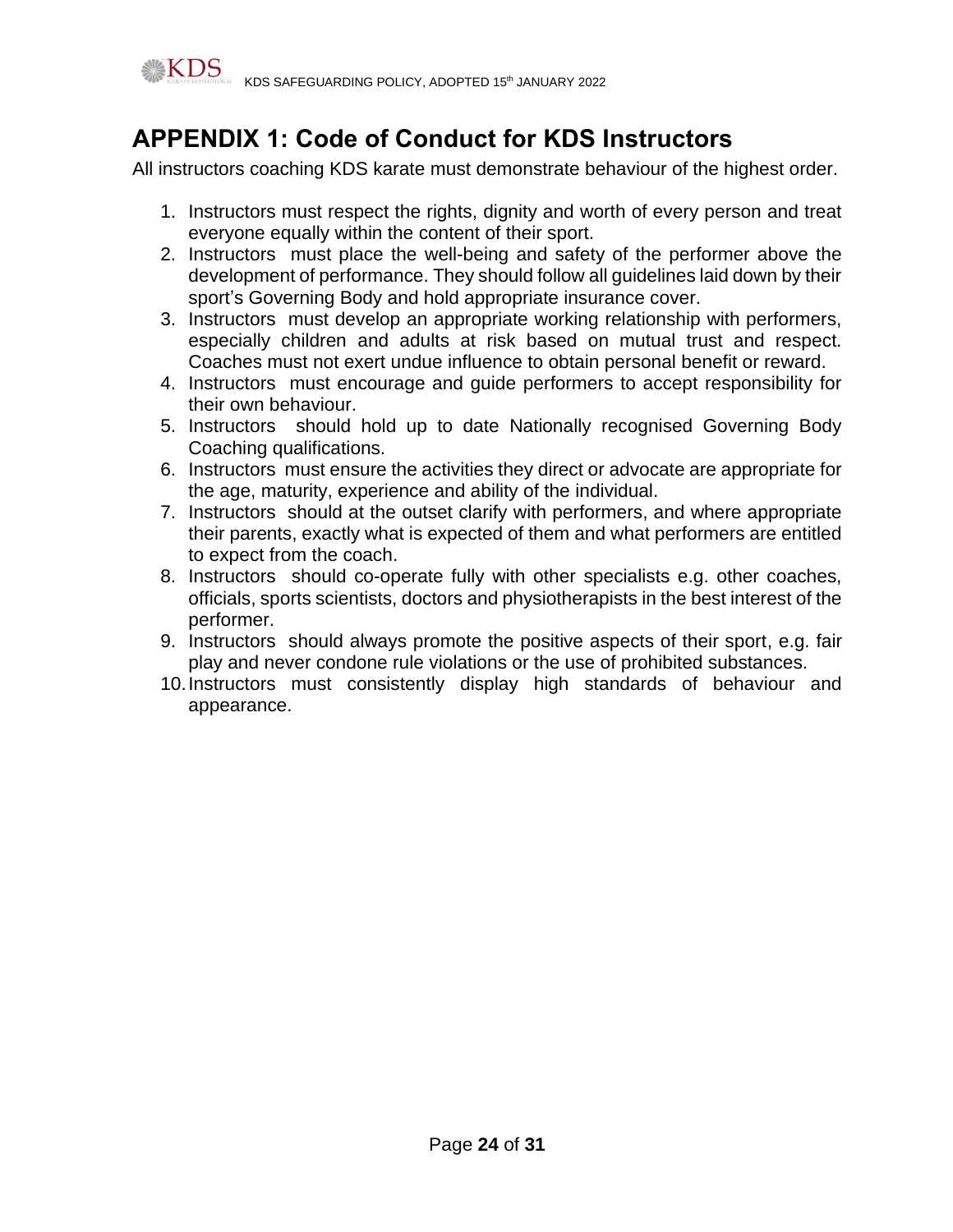

# **APPENDIX 2: Equality Policy**

The KDS is fully committed to the principles of equality of opportunity and is responsible for ensuring that no member receives less favourable treatment on the grounds of age, gender, ethnic status, parental/marital status, nationality, religious belief, political persuasion, social background and sexual preference.

Where decisions are made about an individual, the only personal characteristics taken into account will be those which, as well as being consistent with relevant legislation, are necessary to the practice of karate.

The KDS is committed to ensuring that all members are able to conduct their activities in an environment that is free from harassment or intimidation. Appropriate disciplinary action will be taken against any member who violates the KDS Equality Policy.

Types of Discrimination

Discrimination can take the following forms:

Direct Discrimination - This means treating someone less favourably than you would treat others in the same circumstances.

Indirect Discrimination - This occurs when a requirement or condition is applied equally to all, which has a disproportionate and detrimental effect on one group.

Harassment - Can be described as inappropriate actions, behaviour, comments or physical contact that is objectionable or causes offence to the recipient.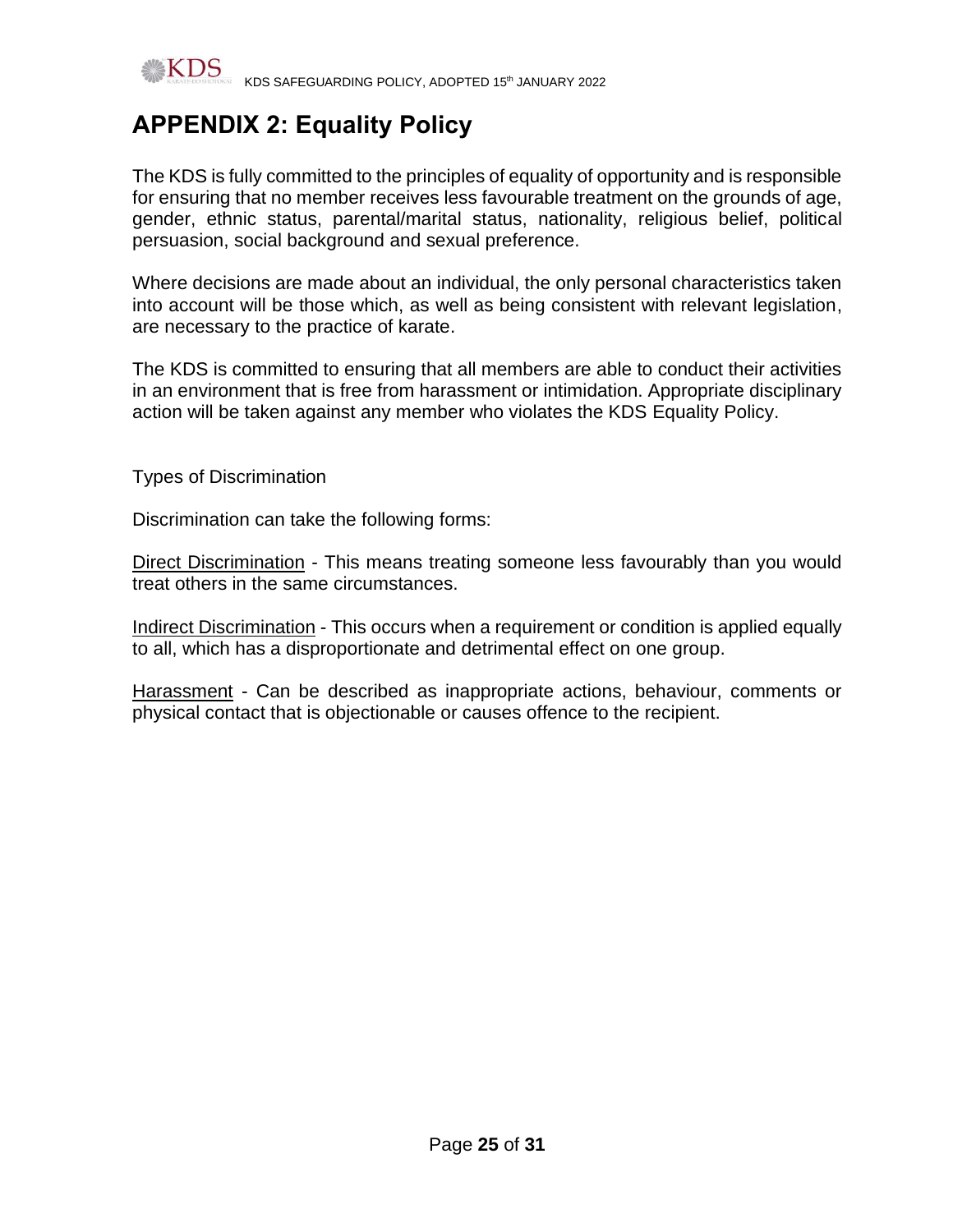

# **APPENDIX 3: Supervision of Children and Young People when away from their main training venue, when attending day Courses**

Please read the above Policy carefully.

Prevention is the most important aspect of supervision of children and young people. From the moment the child arrives at the event, KDS members have a duty of care towards them.

Appropriate supervision ratios and systems for monitoring the whereabouts of children are essential. It must be clear at all times who in the team is responsible for supervision and this adult must be have KDS Instructor Status with the appropriate Enhanced DBS, safeguarding training, etc. This is particularly important where events are held on large sites and at residential venues.

For events involving children under the age of 8, the supervision ratios are set out in **Out of School Care** (available to download on www.ofsted.gov.uk). For children over the age of 8, experience has shown that a ratio of one adult to 10 children is the minimum required.

The supervisor must ensure that there is clear guidance on reporting missing participants. As a general rule where a child is reported missing there should be a maximum of 20 minutes before the police are called. This may need to be reduced where a young child is involved.

Overnight stays/residentials

- **Only children 17 years old will be taken on overnight stays.**
- Gain written parental consent for any overnight stays.
- Club instructors are responsible for their students at all times while on residential courses.
- **Special approval from the TE must be given for such stays.**
- **A detailed risk assessment must be written and approved by the:**
	- o **Club SO,** 
		- o **KDS LSO and**
	- o **Chair of the TE**

## **before such stays can take place.**

- Ensure that at events involving training which includes an overnight stay that:
	- o all adults accompanying the overnight stay, including noninstructors and parents, **must have** an Enhanced DBS through the KDS
	- o adults **must not** enter a child's room unless there is an emergency and in which case there **must be** two adults present, one at least of the same sex as the child and the adults must ask whether the child is properly dressed before entering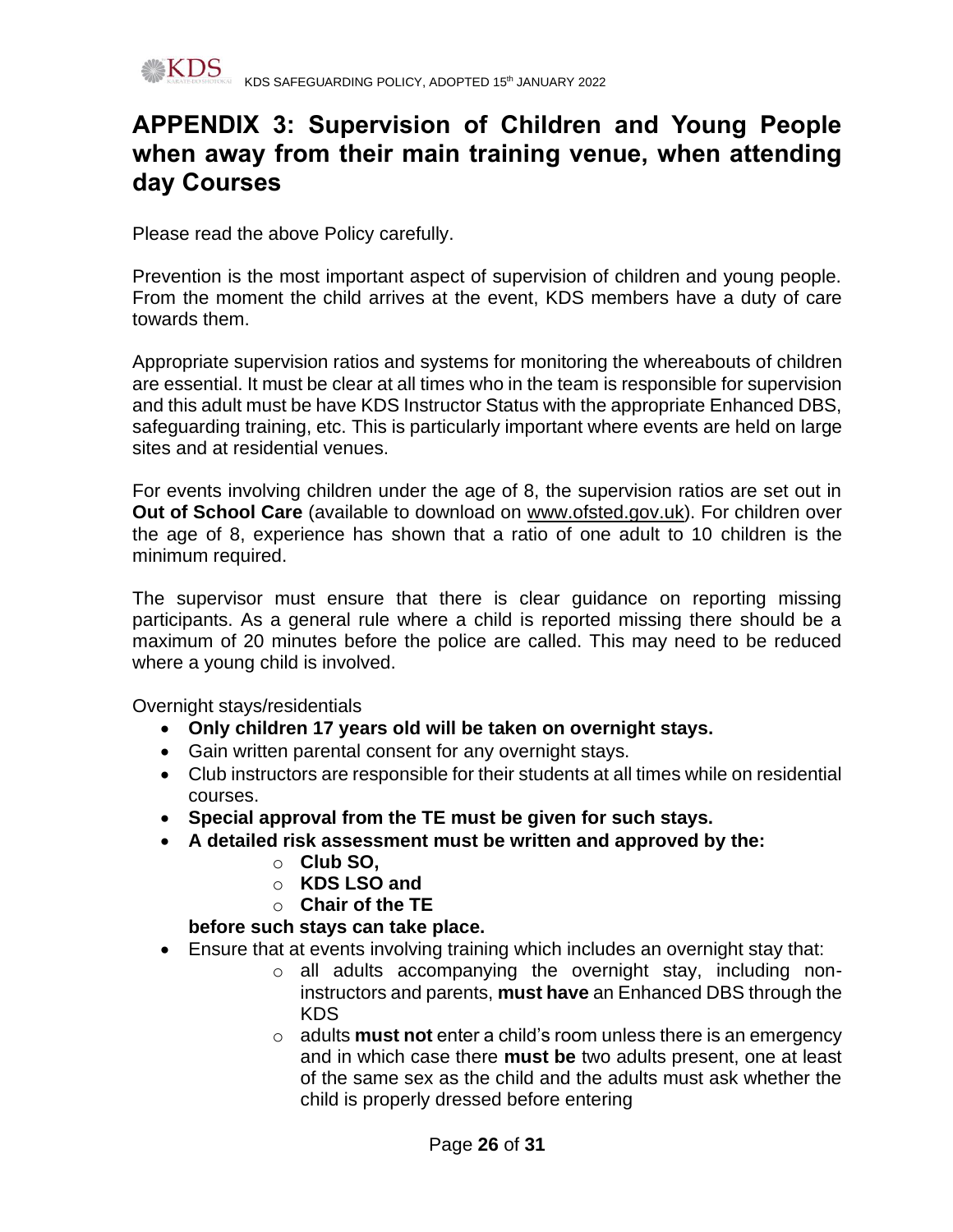

KDS SAFEGUARDING POLICY, ADOPTED 15th JANUARY 2022

- o adults **must never** invite a child to their rooms or allow a child into their rooms
- o if mixed groups are taken away, they **must always** be accompanied by a male and female adult
- o all supervisory staff **must be** issued with all relevant information of children e.g. name/contact number of parent in case of emergency, pick up/drop off point, name of parent/carer to collect, a second and third emergency telephone number/s and name/s should the parent not be available (**Appendix 3**)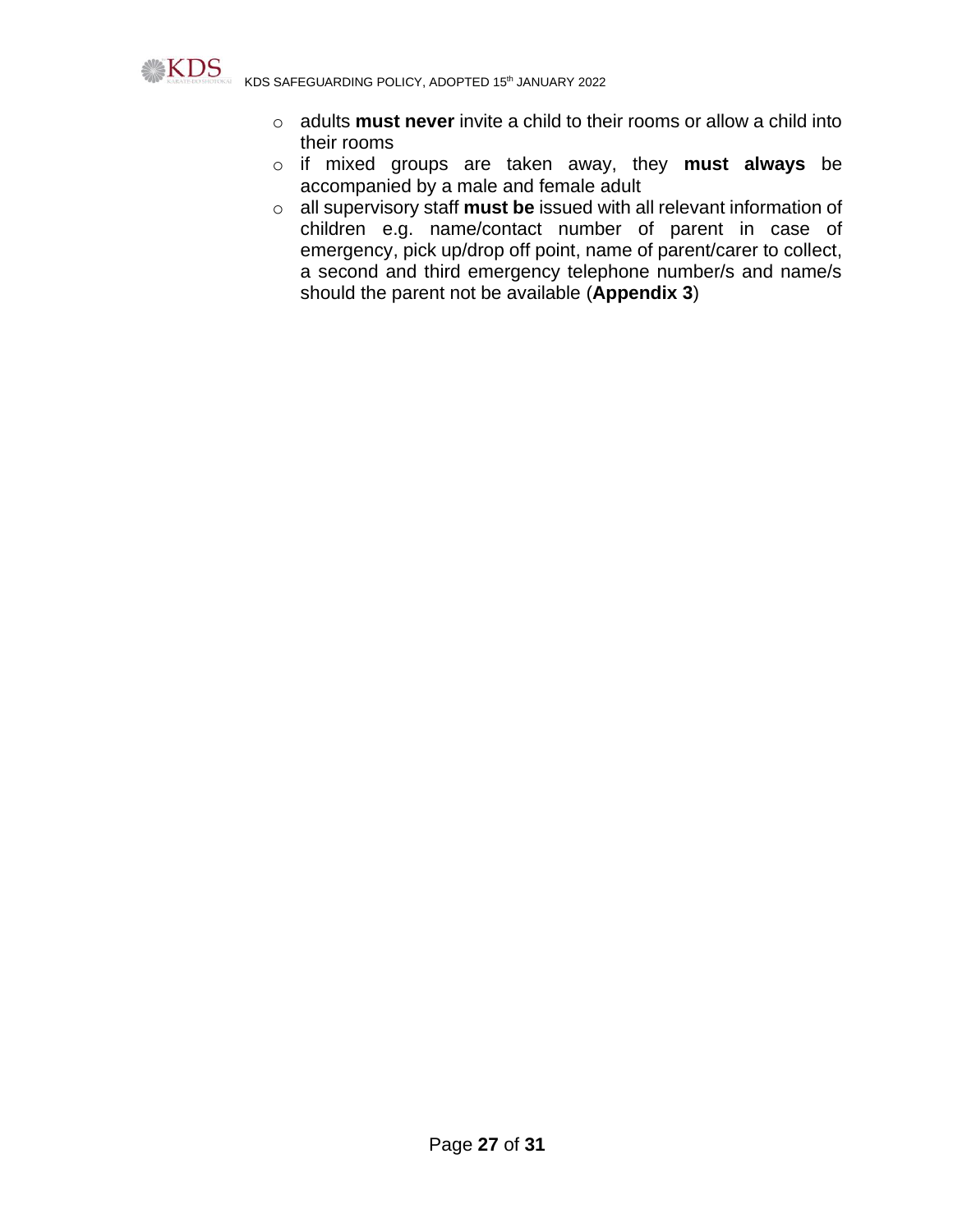

# **APPENDIX 4: Photographic/ Recorded Images**

- Ensure parents/guardian/child have granted their consent for the taking and publication of photographic images and have signed and returned the Permission Form below.
- All young people must be appropriately dressed for the activity taking place.
- Photography or recording should focus on the activity rather than a particular child, and personal details which might make the child vulnerable, such as their exact address, should never be revealed.
- Anyone taking photographs or recording must have a valid reason for doing so and seek permission from the organisers/person in charge.
- They should make themselves known to the event organiser/person in charge and be able to identify themselves if requested during the course of the event.
- Instructors can use video equipment as a legitimate teaching aid and means of recording special occasions, however care should be taken in the dissemination and storage of the material.
- Do not allow unsupervised access to students with photographers/camera people or one to one photo sessions at events.
- Parents and children should be informed that if they have any concerns they should report them to the event organiser to be recorded in the same manner as any other child protection concern.

# *Parent/Guardian and Child Permission Form for the use of Photographs and Recorded Images*

| <u> 2002 - Jan Barbarat, martin da basar da basar da basar da basar da basar da basar da basar da basar da basar</u>                     | (insert parent/carer full name) consent to |
|------------------------------------------------------------------------------------------------------------------------------------------|--------------------------------------------|
| the photographing/videoing and publication of                                                                                            |                                            |
| (name of child)                                                                                                                          |                                            |
| Under the KDS Safeguarding and Best Practice guidelines and I confirm that I am<br>legally entitled to give this consent.                |                                            |
|                                                                                                                                          |                                            |
| Date: _________________________                                                                                                          |                                            |
| photographing/videoing and publication of images of my involvement in karate under<br>the KDS Safeguarding and Best Practice Guidelines. |                                            |
|                                                                                                                                          |                                            |
| Date:                                                                                                                                    |                                            |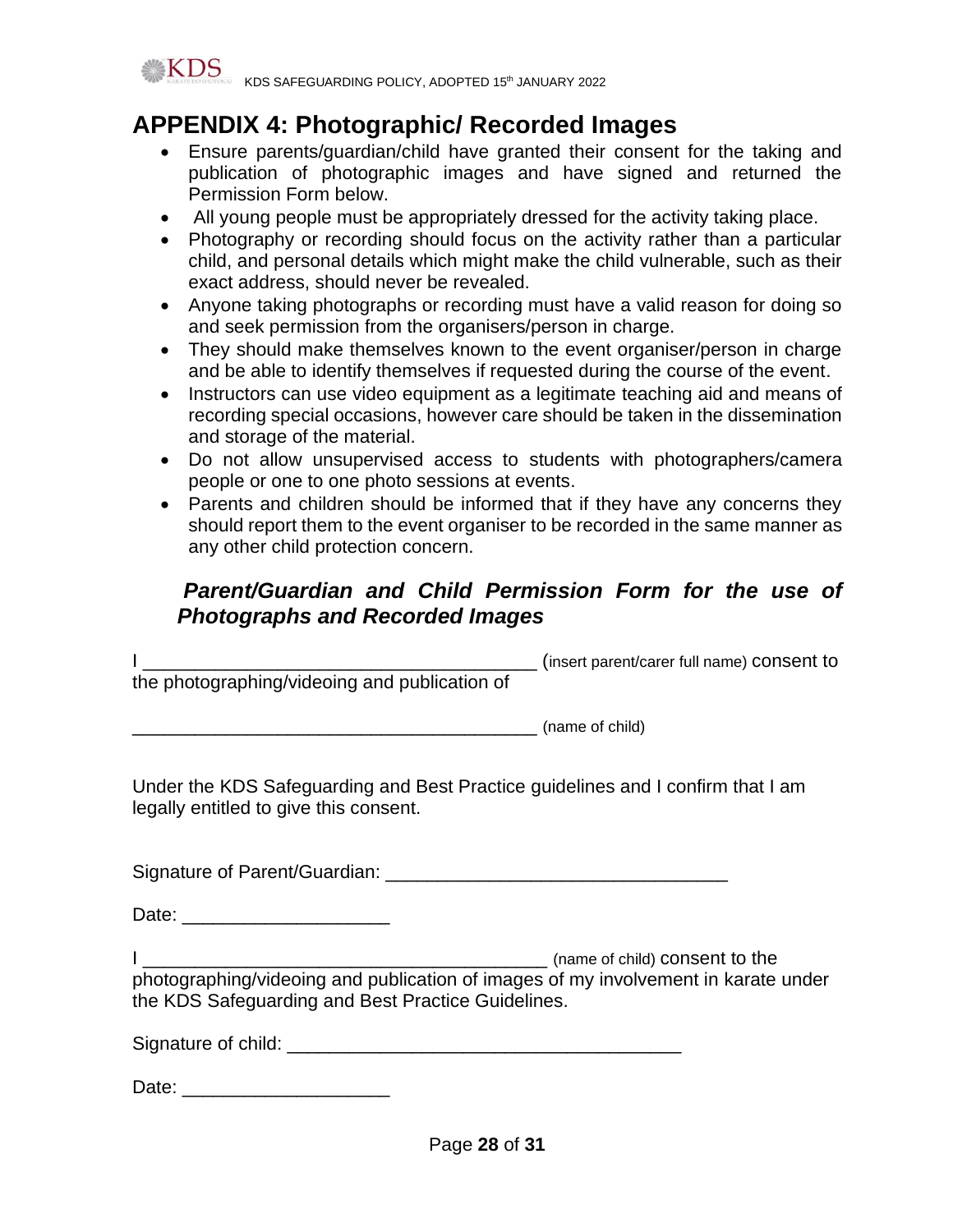# **APPENDIX 5: Responding to Concerns about Parent/Carer**



Remember:

- **Maintain confidentiality.**
- **Ensure the club SO follows up with social services.**
- **Ensure that you have read the fuller details of what you are to do as shown in the above KDS Safeguarding Policy.**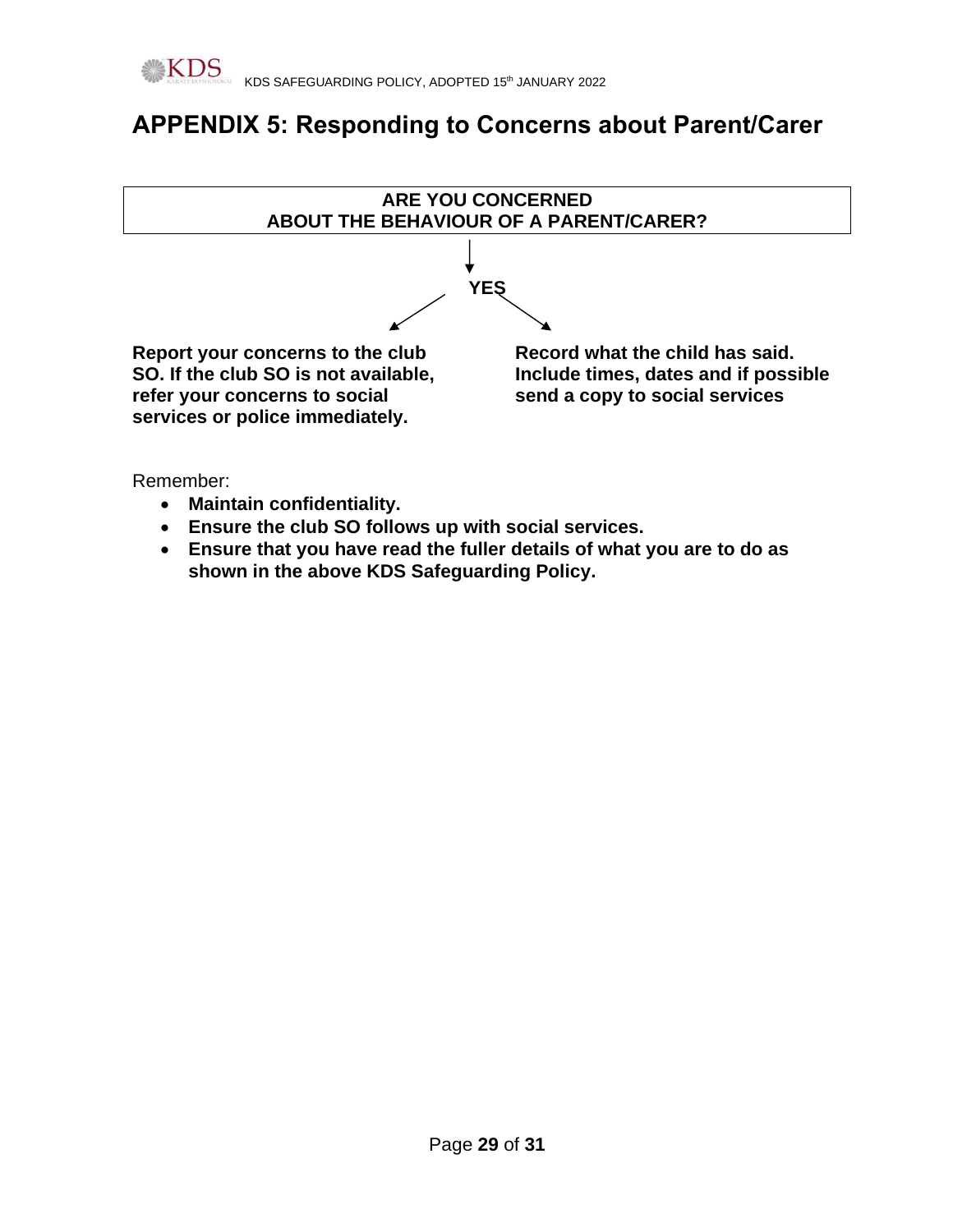# **APPENDIX 6: Responding to Concerns about a Member of KDS**